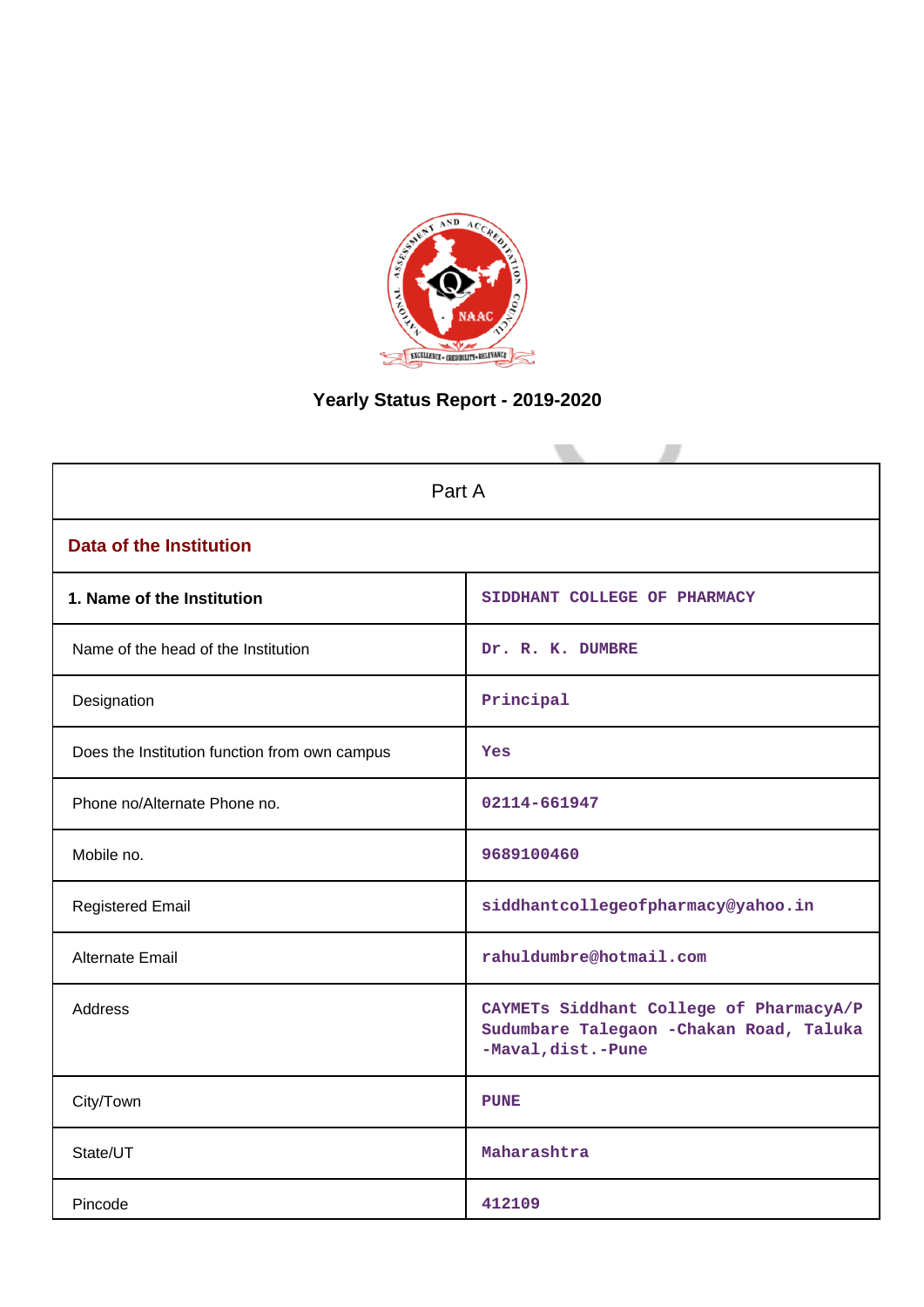| 2. Institutional Status                                                  |                                          |                                                                             |                                                                           |                                       |                   |
|--------------------------------------------------------------------------|------------------------------------------|-----------------------------------------------------------------------------|---------------------------------------------------------------------------|---------------------------------------|-------------------|
| Affiliated / Constituent                                                 |                                          |                                                                             | Affiliated                                                                |                                       |                   |
| Type of Institution                                                      |                                          |                                                                             | Co-education                                                              |                                       |                   |
| Location                                                                 |                                          |                                                                             | Rural                                                                     |                                       |                   |
| <b>Financial Status</b>                                                  |                                          |                                                                             | private                                                                   |                                       |                   |
|                                                                          | Name of the IQAC co-ordinator/Director   |                                                                             |                                                                           | Dr. Swati Nilesh Deshmukh             |                   |
| Phone no/Alternate Phone no.                                             |                                          |                                                                             | 02114661947                                                               |                                       |                   |
| Mobile no.                                                               |                                          |                                                                             | 8888797543                                                                |                                       |                   |
| <b>Registered Email</b>                                                  |                                          |                                                                             |                                                                           | siddhantcollegeofpharmacy@yahoo.in    |                   |
| <b>Alternate Email</b>                                                   |                                          |                                                                             |                                                                           | iqacsiddhantcop@gmail.com             |                   |
| 3. Website Address                                                       |                                          |                                                                             |                                                                           |                                       |                   |
| Web-link of the AQAR: (Previous Academic Year)                           |                                          | http://siddhantcop.in/wp-content/upl<br>oads/2020/06/AQAR-2018-19.pdf       |                                                                           |                                       |                   |
| 4. Whether Academic Calendar prepared during<br>the year                 |                                          | Yes                                                                         |                                                                           |                                       |                   |
| if yes, whether it is uploaded in the institutional website:<br>Weblink: |                                          | http://siddhantcop.in/wp-content/upload<br>s/2020/02/AMC2019-20-updated.pdf |                                                                           |                                       |                   |
| <b>5. Accrediation Details</b>                                           |                                          |                                                                             |                                                                           |                                       |                   |
|                                                                          |                                          | <b>CGPA</b>                                                                 | Year of                                                                   | Validity                              |                   |
| Cycle                                                                    | Grade                                    |                                                                             | Accrediation                                                              | Period From                           | Period To         |
| 1                                                                        | $\mathbf C$                              | 1.99                                                                        | 2018                                                                      | $02 - Oct - 2018$                     | $01 - Nov - 2023$ |
| 6. Date of Establishment of IQAC                                         |                                          |                                                                             | $24 - Jul - 2018$                                                         |                                       |                   |
| 7. Internal Quality Assurance System                                     |                                          |                                                                             |                                                                           |                                       |                   |
|                                                                          |                                          |                                                                             | Quality initiatives by IQAC during the year for promoting quality culture |                                       |                   |
|                                                                          |                                          |                                                                             | Date & Duration                                                           | Number of participants/ beneficiaries |                   |
|                                                                          | Item /Title of the quality initiative by |                                                                             |                                                                           |                                       |                   |

IQAC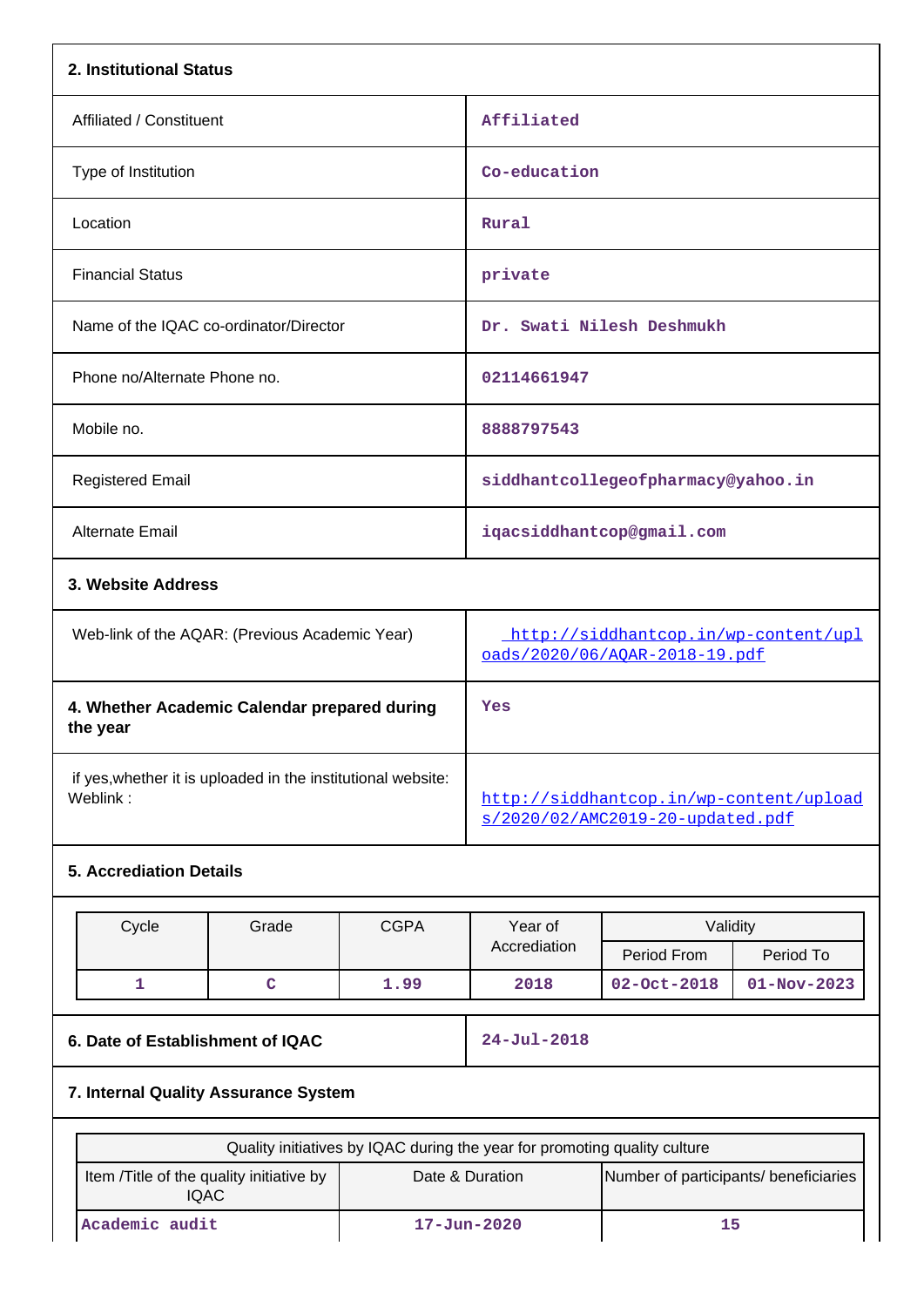|                                                                                                                             |        |   | 5                                      |                                |        |  |
|-----------------------------------------------------------------------------------------------------------------------------|--------|---|----------------------------------------|--------------------------------|--------|--|
| Regular meeting conducted<br>by IQAC                                                                                        |        |   | $05 - Jun - 2019$<br>3                 |                                | 20     |  |
| Feedback from Students                                                                                                      |        |   | 30-Apr-2020<br>1                       |                                | 47     |  |
| Feedback from alumni                                                                                                        |        |   | 07-Feb-2020<br>1                       |                                | 10     |  |
| Workshop on Quality<br>improvement of<br>institution                                                                        |        |   | $27 - \text{Feb} - 2020$<br>1          |                                | 30     |  |
|                                                                                                                             |        |   | View File                              |                                |        |  |
| 8. Provide the list of funds by Central/ State Government- UGC/CSIR/DST/DBT/ICMR/TEQIP/World<br><b>Bank/CPE of UGC etc.</b> |        |   |                                        |                                |        |  |
| Institution/Departmen<br>t/Faculty                                                                                          | Scheme |   | Funding Agency                         | Year of award with<br>duration | Amount |  |
| <b>CAYMETS</b><br>Siddhant<br>College of<br>Pharmacy                                                                        | QIP    |   | Savitribai<br>Phule Pune<br>University | 2018<br>$\overline{2}$         | 100000 |  |
|                                                                                                                             |        |   | View File                              |                                |        |  |
| 9. Whether composition of IQAC as per latest<br><b>NAAC guidelines:</b>                                                     |        |   | Yes                                    |                                |        |  |
| Upload latest notification of formation of IQAC                                                                             |        |   | View File                              |                                |        |  |
| 10. Number of IQAC meetings held during the<br>year :                                                                       |        | 3 |                                        |                                |        |  |
| The minutes of IQAC meeting and compliances to the<br>decisions have been uploaded on the institutional<br>website          |        |   | Yes                                    |                                |        |  |

**11. Whether IQAC received funding from any of the funding agency to support its activities during the year? No**

Upload the minutes of meeting and action taken report [View File](https://assessmentonline.naac.gov.in/public/Postacc/Meeting_minutes/8555_Minutes.pdf)

# **12. Significant contributions made by IQAC during the current year(maximum five bullets)**

**Conducted various workshops for the quality improvement of the institution.**

**MOU for Industry-Institute interaction.**

**Conducted NAAC awareness program and COVID 19 Awareness Program during COVID 19**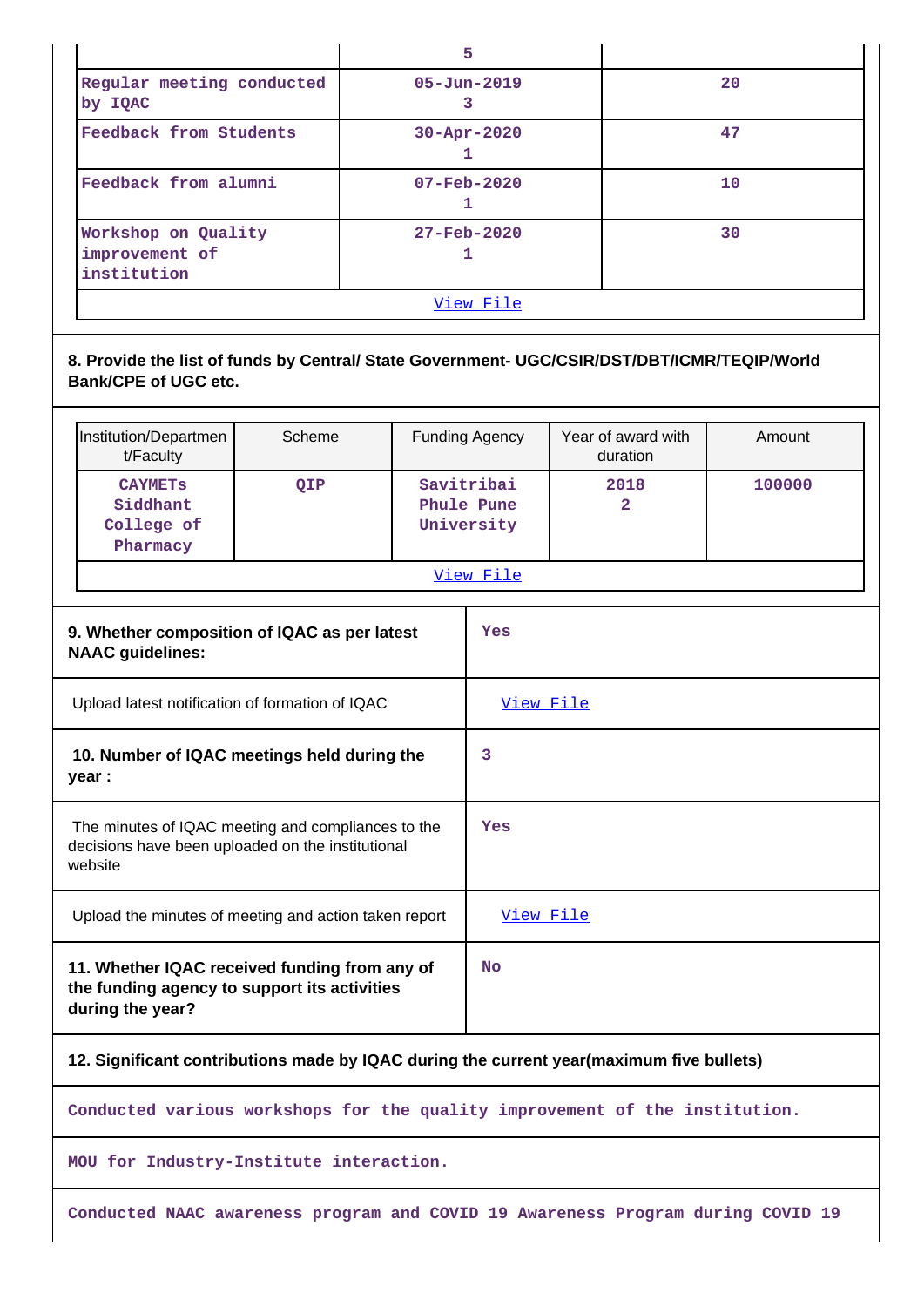**pandemics**

**Improvement in coordination between all stakeholders & their improvement in initiation planning & execution of academic calendar**

**Development of quality culture & awareness for clean & green campus.**

#### [View File](https://assessmentonline.naac.gov.in/public/Postacc/Contribution/8555_Contribution.xlsx)

**13. Plan of action chalked out by the IQAC in the beginning of the academic year towards Quality Enhancement and outcome achieved by the end of the academic year**

| Plan of Action                                                                           | Achivements/Outcomes                                                                                            |
|------------------------------------------------------------------------------------------|-----------------------------------------------------------------------------------------------------------------|
| Staff academy for the development of<br>staff and their documentation.                   | For improvement of teaching learning<br>process.                                                                |
| Development of research environment and Various seminar and workshop arranged<br>culture | for development of research environment<br>and increased quality publication                                    |
| Online feedback from various stake<br>holders                                            | Online feedback from various<br>stakeholders were taken                                                         |
| NAAC awareness program                                                                   | Conducted online NAAC awareness program<br>for inter and intra Colleges by IQAC                                 |
| COVID 19 awareness program                                                               | Conducted online COVID 19 awareness<br>program for inter and intra Colleges by<br>IQAC during COVID 19 Pandemic |
| Planning of Value added courses                                                          | Conducted value added courses for Final<br>Year students                                                        |
| Guidance program for competitive exams<br>for students                                   | Conducted GPAT, NIPER guidance program<br>for TY and Final Year B. Pharm students                               |
| For the development of Industry<br>Academia culture in Institute                         | Conducted Industry Academia Lecture<br>series for the students                                                  |
| Teacher guardian scheme                                                                  | Counselled student and resolved<br>difficulties.                                                                |
| Development of Social activities                                                         | Various activities and events organised<br>for the development of social<br>environment.                        |
|                                                                                          | View File                                                                                                       |

| 14. Whether AQAR was placed before statutory<br>body ?                                                               | <b>No</b> |
|----------------------------------------------------------------------------------------------------------------------|-----------|
| 15. Whether NAAC/or any other accredited<br>body(s) visited IQAC or interacted with it to<br>assess the functioning? | <b>No</b> |
| 16. Whether institutional data submitted to<br>AISHE:                                                                | Yes       |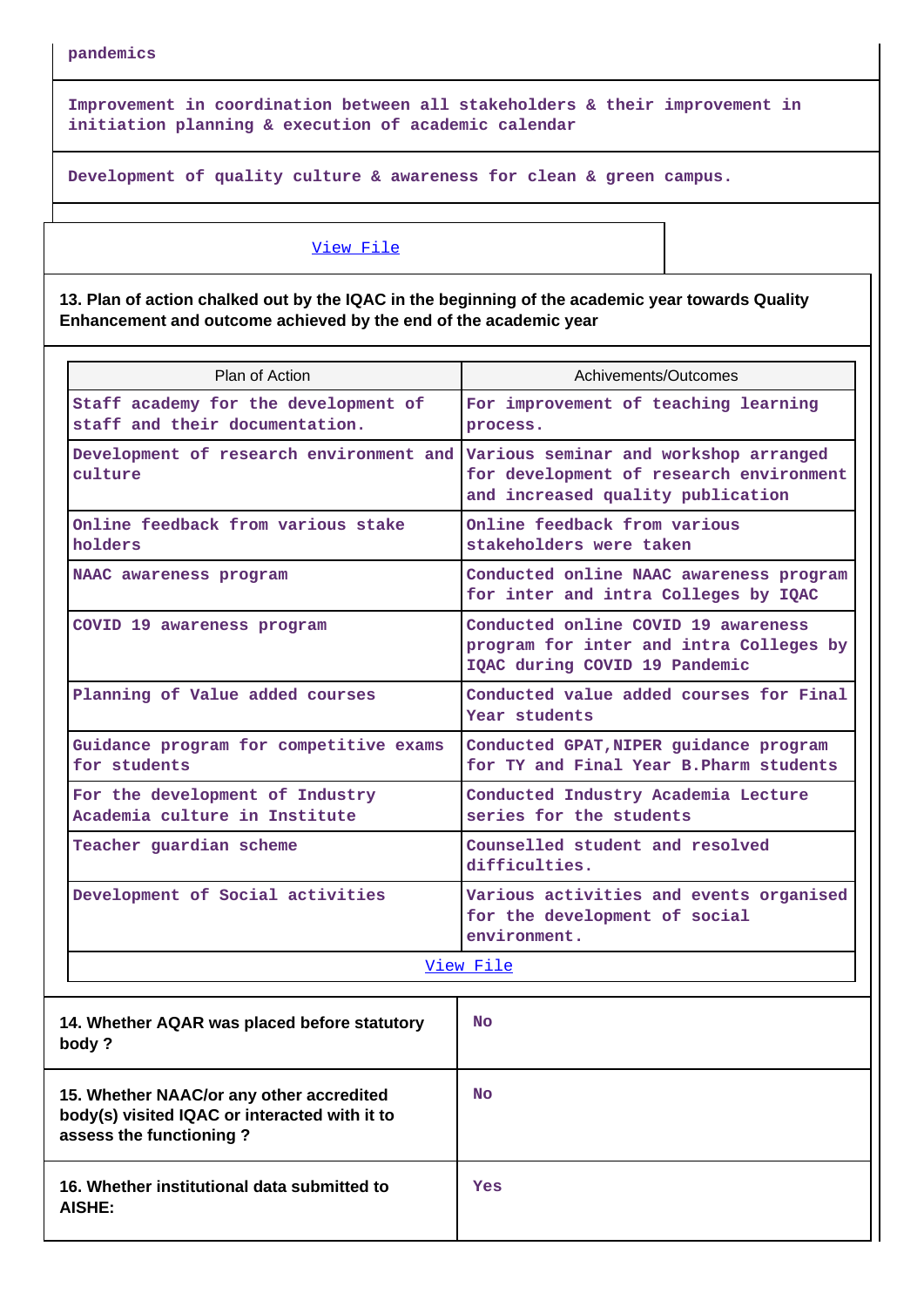| Year of Submission                                                                                  | 2020                                                                                                                                                                                                                                                                                                                                                                                                                                                                                        |
|-----------------------------------------------------------------------------------------------------|---------------------------------------------------------------------------------------------------------------------------------------------------------------------------------------------------------------------------------------------------------------------------------------------------------------------------------------------------------------------------------------------------------------------------------------------------------------------------------------------|
| Date of Submission                                                                                  | $09 - Jan - 2020$                                                                                                                                                                                                                                                                                                                                                                                                                                                                           |
| 17. Does the Institution have Management<br><b>Information System?</b>                              | Yes                                                                                                                                                                                                                                                                                                                                                                                                                                                                                         |
| If yes, give a brief descripiton and a list of modules<br>currently operational (maximum 500 words) | The basic elements of an information<br>system include communication with the<br>students and other stakeholders via<br>institutional email. Stakeholders such<br>as Parents, Alumni, and students should<br>be facilitated through the<br>institutional website, google<br>classroom, or ERP. Principal,<br>Registrar, IQAC coordinator, College<br>Examination Officer, Head of the<br>departments having access to handle<br>institutional data and information<br>through email or ERP. |

**Part B** 

### **CRITERION I – CURRICULAR ASPECTS**

#### **1.1 – Curriculum Planning and Implementation**

 1.1.1 – Institution has the mechanism for well planned curriculum delivery and documentation. Explain in 500 words

 **• The institution has a dedicated vision, mission and objectives that are efficiently interfaced and communicated within the stakeholders. The institution has one B. Pharm & two M.Pharm courses affiliated to Savitribai Phule Pune University (SPPU) and follows its prescribed curriculum for effective curriculum implementation. The institute's academic calendar is designed as per the guidelines of the SPPU academic calendar. • Institute provides and offers the value added and add-on courses to the students to understand and to bridge the gap between institutes and industry needs. • Institute has the provisions for expert lectures, study tours and industrial visits. To bridge the gaps in the curriculum and to enhance the knowledge of latest technology. Different seminars and workshops are organized at the Institute. • The institute has well equipped library and digital library for online access to international/national journals as well as several books. The following sequence of action plan is done for effective implementation of the curriculum. • Principal & all committee members conduct the meeting at the beginning of the academic year to discuss the strategy of implementation of the academic calendar, time table, industrial visit, expert lectures etc. • Faculty prepares the course file that contains syllabus, course objective, course outcomes, lesson plan, teaching plan, class test, copy of student's feedback, notes of the subject, university question papers. • Day to day assessments & in semester assessment are conducted for improvement in the subject of the students. • All these records are audited during the semester by the IQAC cell.**

1.1.2 – Certificate/ Diploma Courses introduced during the academic year

| Certificate | Diploma Courses | Dates of<br>Introduction | <b>Duration</b> | Focus on employ<br>ability/entreprene<br>urship | Skill<br>Development |
|-------------|-----------------|--------------------------|-----------------|-------------------------------------------------|----------------------|
|             |                 |                          |                 |                                                 |                      |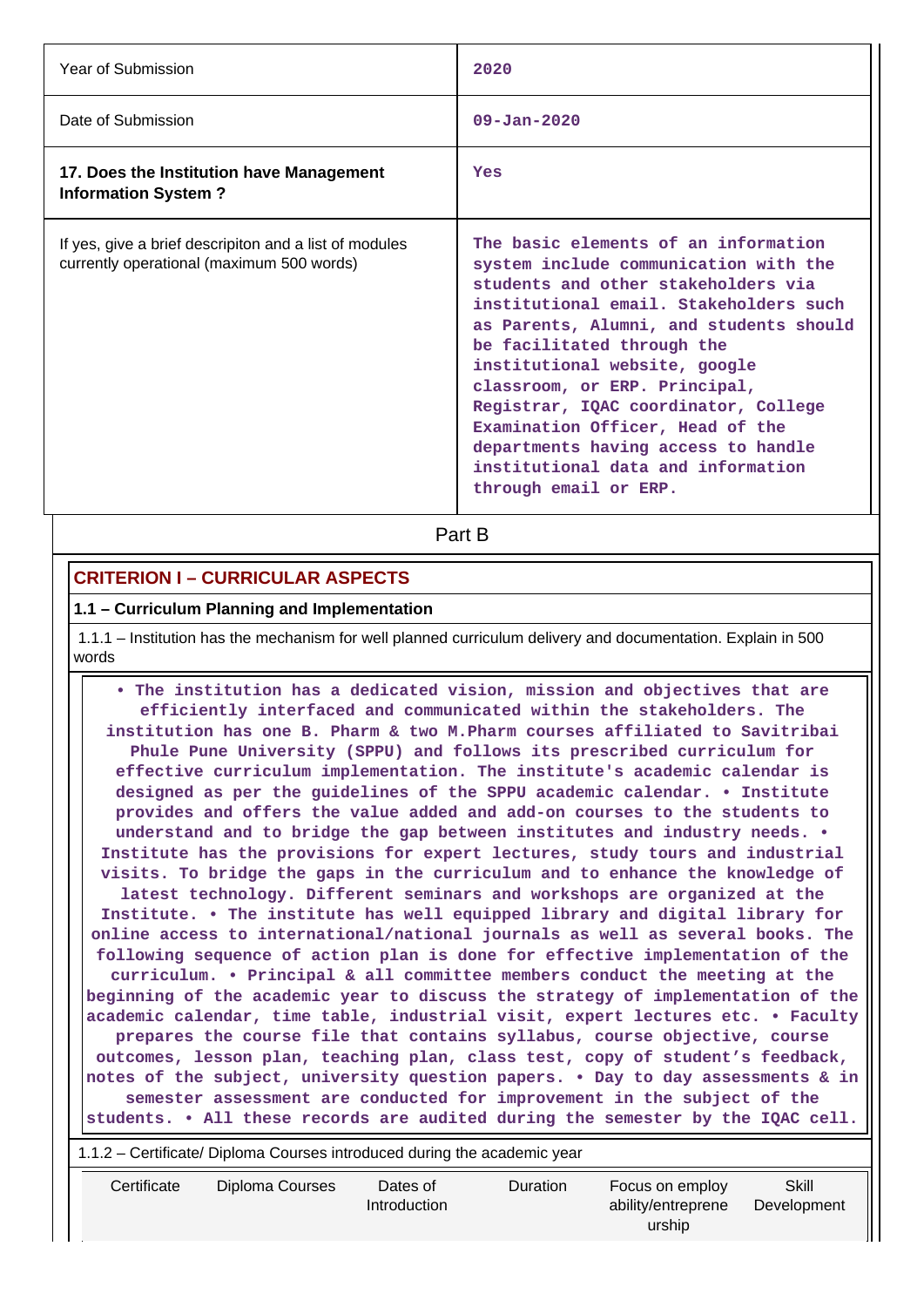**Executive Diploma in P Diploma in P Executive 17/08/2019 6 Focus on E**

**mployability mployability Focus on E**

**harmacovigil harmacovigil ance Clinical Research**

**ance Clinical Research**

### **1.2 – Academic Flexibility**

| 1.2.1 – New programmes/courses introduced during the academic year |                                              |                       |  |
|--------------------------------------------------------------------|----------------------------------------------|-----------------------|--|
| Programme/Course                                                   | Programme Specialization                     | Dates of Introduction |  |
| <b>BPharm</b>                                                      | Pharmacognosy &<br>Phytochemistry(Practical) | 01/08/2019            |  |
| <b>BPharm</b>                                                      | Pharmacognosy &<br>Phytochemistry(Theory)    | 01/08/2019            |  |
| <b>BPharm</b>                                                      | Pharmaceutical<br>Engineering(Practical)     | 01/08/2019            |  |
| <b>BPharm</b>                                                      | Pharmaceutical<br>Engineering (Theory)       | 01/08/2019            |  |
| View File                                                          |                                              |                       |  |

 1.2.2 – Programmes in which Choice Based Credit System (CBCS)/Elective course system implemented at the affiliated Colleges (if applicable) during the academic year.

| Name of programmes adopting<br>CBCS | Programme Specialization | Date of implementation of<br><b>CBCS/Elective Course System</b> |
|-------------------------------------|--------------------------|-----------------------------------------------------------------|
| <b>BPharm</b>                       | UG                       | 01/08/2019                                                      |

1.2.3 – Students enrolled in Certificate/ Diploma Courses introduced during the year

Certificate Diploma Course

Number of Students **20** 1

**1.3 – Curriculum Enrichment**

1.3.1 – Value-added courses imparting transferable and life skills offered during the year

| Value Added Courses                                              | Date of Introduction | Number of Students Enrolled |  |
|------------------------------------------------------------------|----------------------|-----------------------------|--|
| Workshop on Yoga Stress<br>Management                            | 21/06/2019           | 60                          |  |
| Executive Diploma in<br>Pharmacovigilance<br>Clinical Reasarch   | 31/08/2019           | 20                          |  |
| Workshop on Career<br>opportunities after<br><b>B.Pharm</b>      | 24/08/2019           | 104                         |  |
| Workshop on Disaster<br>Management including fire<br>fighting    | 27/09/2019           | 60                          |  |
| Certificate Program on<br>Covid-19 awareness                     | 30/04/2020           | 120                         |  |
| View File                                                        |                      |                             |  |
| 1.3.2 – Field Projects / Internships under taken during the year |                      |                             |  |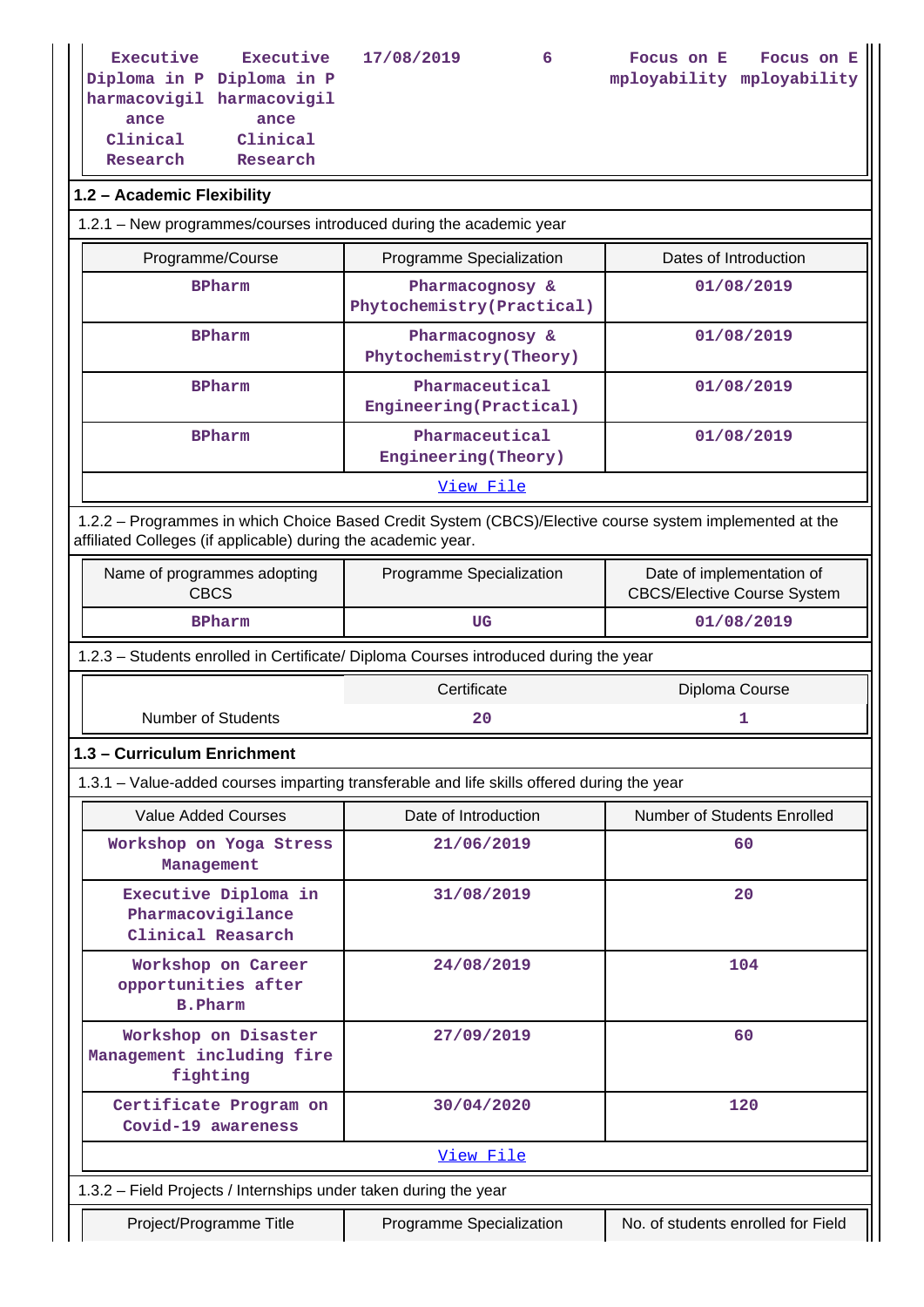|           |               | Projects / Internships |
|-----------|---------------|------------------------|
| MPharm    | Pharmaceutics |                        |
| MPharm    | QAT           | 10                     |
| View File |               |                        |

#### **1.4 – Feedback System**

| 1.4.1 – Whether structured feedback received from all the stakeholders. |     |  |
|-------------------------------------------------------------------------|-----|--|
| <b>Students</b>                                                         | Yes |  |
| <b>Teachers</b>                                                         | Yes |  |
| <b>Employers</b>                                                        | No  |  |
| Alumni                                                                  | Yes |  |
| <b>Parents</b>                                                          | Yes |  |

 1.4.2 – How the feedback obtained is being analyzed and utilized for overall development of the institution? (maximum 500 words)

#### Feedback Obtained

**Feedback is powerful as it helps people get on correct track it serves as a guide to assist people to know how they others perceive their performance. Feedback from the students, alumni, parents teachers are taken to provide guidance by supplying information in a useful manner, either to support effective behavior, or to guide someone back on track toward successful performance. We are collecting feedback from our students personally and on online mode due to COVID 19 pandemics. We are collecting feedback from students on Faculty performance and subject review. In feedback students mention some points as follows: • For every subject objective be correlate with Industry • Applicability of any topic with industrial experience can be elaborated on the basis of more and more example. • More emphasis should be given on career guidance, interview skill seminars. We organized various meeting held between Principal, IQAC Coordinator ,Academic coordinator and all teaching staff to take the review of parents feedback taken about our department, staff, institute semester wise. Some points are discussed as follows • Parents found that administrative staff in this college is very co-operative. • Parents are very much satisfied with the Teacher Guardian system followed in college. • There is request from parent's that number of buses should be increase as per students need. We also organized meeting which was held between Principal, IQAC Coordinator, Academic coordinator and all teaching and non-teaching staff to take the review of teachers feedback taken about our students, college and institute semester wise. Some points are discussed as follows • Few students are week in basic knowledge, • Some students are weak in there communication. • Few students are not punctual in attaining there regular classes and practical's. • Students are not that much paying attention towards self-study. • We discussed the action taken against the student's feedback. We are organize alumina meeting to take the review of Alumni feedback taken about our college year wise. Some points are discussed as follows • Alumni suggest inclusion of various programmes for development of communication skill personality development. • Institute provide special guidance for competitive exam. The comments, suggestions from experts visitors to the institute are also taken into consideration. Then the semester-wise analysis of student, teacher, parents, alumni and employee feedback on the curriculum is discussed in IQAC meeting. IQAC gives its recommendation and suggestions regarding feedback which are then discussed with teaching staff. Then take positive action on feedback: • Industrial visit was arranged • Digital podium fitted in every class room teachers insisted to take lecture on power point. • As few students are not punctual in attaining regular classes strictly DPR system is followed so that**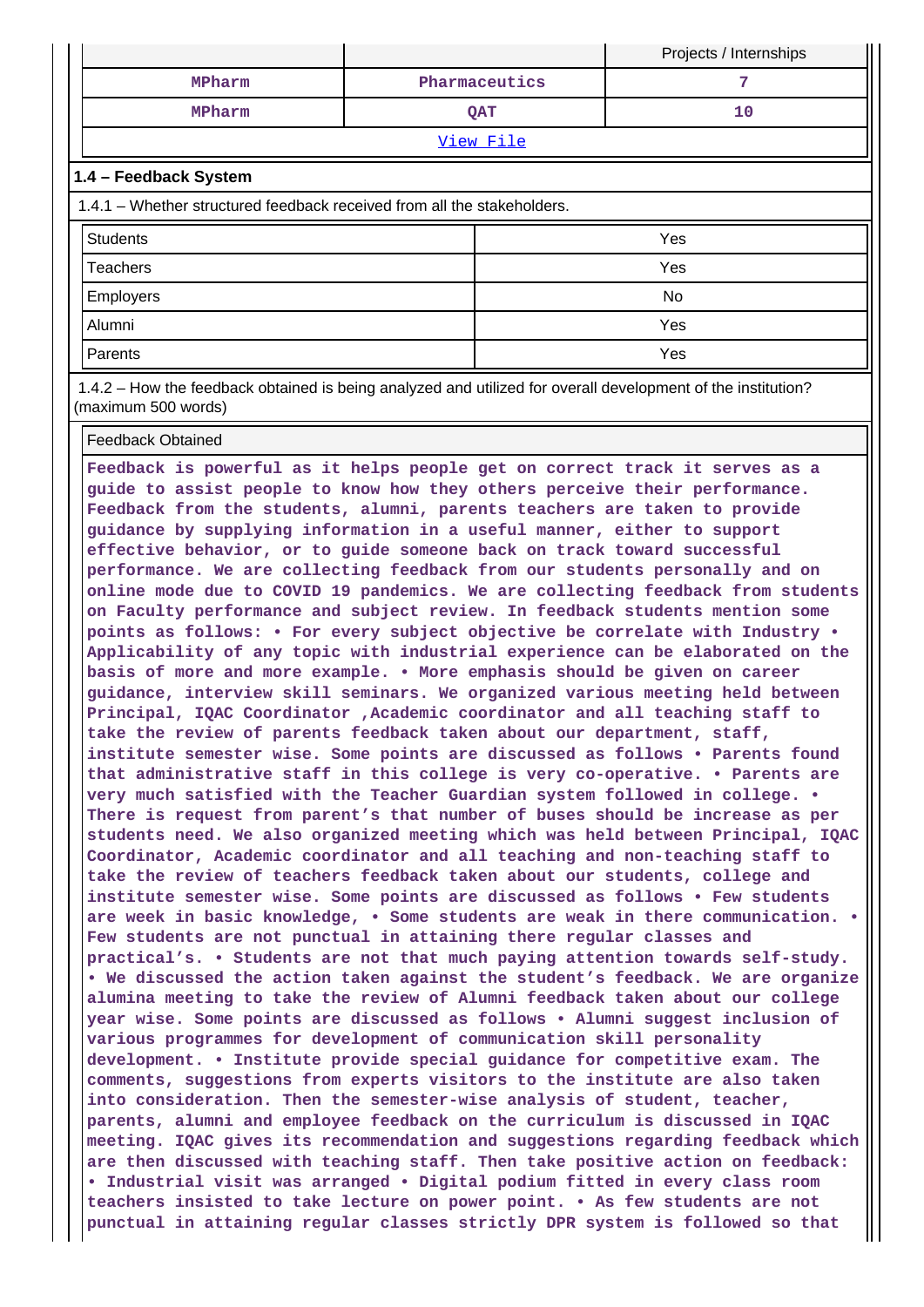**students will be remaining present for theory as well as for practical's. • As per parents request about bus facility we requested management to increase bus facility as per parents need. • Principal Sir always motivates each staff for doing research work go for higher education. • Institute organized**

## **CRITERION II – TEACHING- LEARNING AND EVALUATION**

#### **2.1 – Student Enrolment and Profile**

#### 2.1.1 – Demand Ratio during the year

| Name of the<br>Programme | Programme<br>Specialization | Number of seats<br>available | Number of<br>Application received | <b>Students Enrolled</b> |  |  |
|--------------------------|-----------------------------|------------------------------|-----------------------------------|--------------------------|--|--|
| MPharm                   | PG                          | 24                           | 35                                | 24                       |  |  |
| <b>BPharm</b>            | UG                          | 60                           | 90                                | 47                       |  |  |
| View File                |                             |                              |                                   |                          |  |  |

### **2.2 – Catering to Student Diversity**

2.2.1 – Student - Full time teacher ratio (current year data)

| Year | Number of<br>students enrolled<br>in the institution<br>(UG) | Number of<br>students enrolled<br>in the institution<br>(PG) | Number of<br>fulltime teachers<br>available in the<br>institution<br>teaching only UG teaching only PG<br>courses | Number of<br>fulltime teachers<br>available in the<br>institution<br>courses | Number of<br>teachers<br>teaching both UG<br>and PG courses |
|------|--------------------------------------------------------------|--------------------------------------------------------------|-------------------------------------------------------------------------------------------------------------------|------------------------------------------------------------------------------|-------------------------------------------------------------|
| 2019 | 257                                                          | 24                                                           | 14                                                                                                                |                                                                              | 18                                                          |

### **2.3 – Teaching - Learning Process**

 2.3.1 – Percentage of teachers using ICT for effective teaching with Learning Management Systems (LMS), Elearning resources etc. (current year data)

| Number of<br>Teachers on Roll | Number of<br>teachers using<br>ICT (LMS, e-<br>Resources) | <b>ICT Tools and</b><br>resources<br>available | Number of ICT<br>enabled<br><b>Classrooms</b> | Numberof smart<br>classrooms | E-resources and<br>techniques used |  |
|-------------------------------|-----------------------------------------------------------|------------------------------------------------|-----------------------------------------------|------------------------------|------------------------------------|--|
| 18<br>14                      |                                                           |                                                |                                               |                              |                                    |  |
|                               | View File of ICT Tools and resources                      |                                                |                                               |                              |                                    |  |

[View File of E-resources and techniques used](https://assessmentonline.naac.gov.in/public/Postacc/e_resource/8555_e_resource_1609685813.xls)

### 2.3.2 – Students mentoring system available in the institution? Give details. (maximum 500 words)

 An effective Mentor System is implemented at college to make intensive hard work for the all-round progress of the learners. Counselling is periodically carried out for students to cover personal, professional, academic, career and psychosocial issues. The faculty conducts mentoring of the students. Every faculty is allotted a group of 15 to 20 students. Moreover, the faculties conduct mentoring sessions by distribution with the mentee on personal and professional issues. The faculty conducts periodical meetings generally two meetings are conducted in a semester. The mentor is in contact with students and their parents for four years. Mentors maintained Students card of every student which includes students personal information, academic performance, attendance, competitive examination details, scholarships, webinars, co-curricular and extracurricular activities, hobbies, travelling details and difficulties, any other observations were discussed and recorded. It has been revealed that many students showing poor performance have been improved in their academic performance and overall behavior. The counselling has also helped to make the mentee more paying attention on career and development. Interactions with alumni are conducted so that former students can counsel UG and PG students about current trends, technical skills and corporate life. Career guidance and placement cell help students to polish their career opportunities. Parents-teacher meeting is held to brief the progress of their wards to their parents. This has improved students academic performance, attendance and participation in various cocurricular and extra-curricular activities. Every undergraduate class has a class teacher. Normally, the class teacher will have the fair idea of the performance, skill and attitude of a student. Distinguish the students with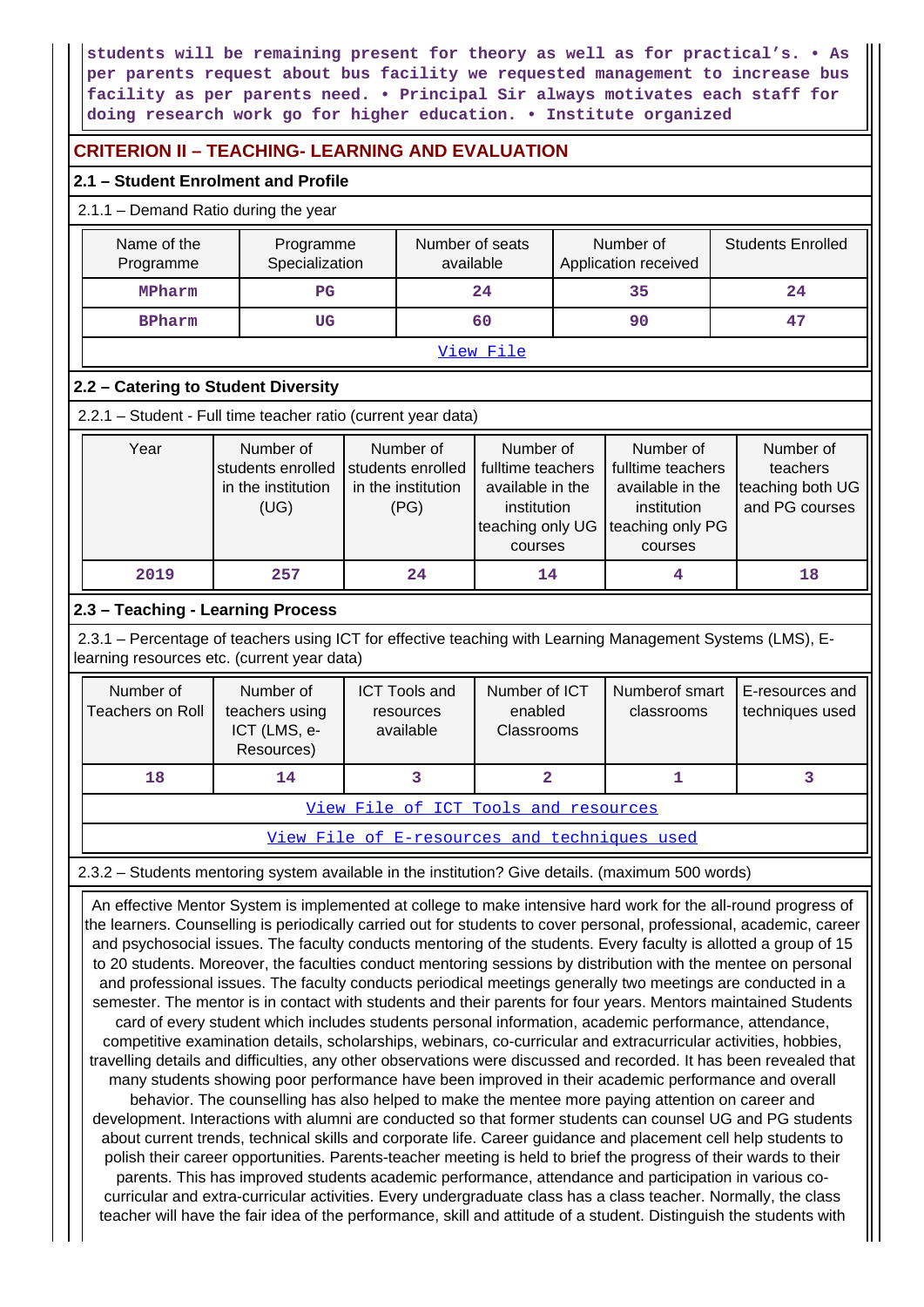learning difficulties and chalk out programmes to assist them. Placement cell and career guidance The training and placement cell is actively engaged in guiding and preparing the students for challenges in the professional world. Motivational lectures, career guidance Programmes are regularly arranged which has enhanced the employability of the students. The students, on admission to B.Pharm Programme, are counselled and motivated to go for higher studies right from the first year. Students who lose focus and interest are counselled and motivated. Special attention was taken by mentor to monitor attendance of students during online classes, examination and extracellular activities held in a pandemic situation. Special support is provided to physically challenged students, economically weaker students, and slow learners and advanced learner to cater their needs for overall development. To appreciate and encourage students towards excellence, college gives a special prize to the rankers. Annual social gathering is organized to showcase the hidden talent of the students. Student council actively involved and keeps monitoring of the issues. Students are motivated by various lecture series of experts. Mentors are motivating students to improve their stage daring by participating them in the various poster, oral presentation competitions and other cultural activities. The separate physical director is appointed by college to look over all the sports activity. The students are also encouraged to participate in various outdoor and indoor sports at various levels and grab the prizes. Students are provided with sports material and financial

|  |  | assistance |  |  |
|--|--|------------|--|--|
|  |  |            |  |  |
|  |  |            |  |  |

| Number of students enrolled in the<br>institution | Number of fulltime teachers | Mentor: Mentee Ratio |
|---------------------------------------------------|-----------------------------|----------------------|
| 291                                               |                             | $1 \cdot 14$         |

**2.4 – Teacher Profile and Quality**

2.4.1 – Number of full time teachers appointed during the year

| No. of sanctioned<br>positions | No. of filled positions | Vacant positions | <b>Positions filled during</b><br>the current year | No. of faculty with<br>Ph.D |
|--------------------------------|-------------------------|------------------|----------------------------------------------------|-----------------------------|
| 24                             |                         |                  |                                                    |                             |

 2.4.2 – Honours and recognition received by teachers (received awards, recognition, fellowships at State, National, International level from Government, recognised bodies during the year )

| Year of Award | Name of full time teachers<br>receiving awards from<br>state level, national level,<br>international level | Designation            | Name of the award,<br>fellowship, received from<br>Government or recognized<br>bodies                                  |  |  |
|---------------|------------------------------------------------------------------------------------------------------------|------------------------|------------------------------------------------------------------------------------------------------------------------|--|--|
| 2020          | Ms Rani Divekar                                                                                            | Assistant<br>Professor | Second prize in<br>National Level e-<br>Poster presentation<br>competition at JMCT<br>Institute of<br>Pharmacy, Nashik |  |  |
| 2020          | Mrs. Swapnali<br>Girme                                                                                     | Assistant<br>Professor | Second rank in<br>SPPU organized<br>University Level<br>Avishkar<br>Competition                                        |  |  |
| View File     |                                                                                                            |                        |                                                                                                                        |  |  |

# **2.5 – Evaluation Process and Reforms**

 2.5.1 – Number of days from the date of semester-end/ year- end examination till the declaration of results during the year

| Programme Name | Programme Code | Semester/year                | semester-end/year-<br>end examination | Last date of the last Date of declaration of<br>results of semester-<br>end/year-end<br>examination |
|----------------|----------------|------------------------------|---------------------------------------|-----------------------------------------------------------------------------------------------------|
| MPharm         | <b>MPH6258</b> | F.Y M. Pharm<br>(I SEM) 2019 | 07/12/2019                            | 20/02/2020                                                                                          |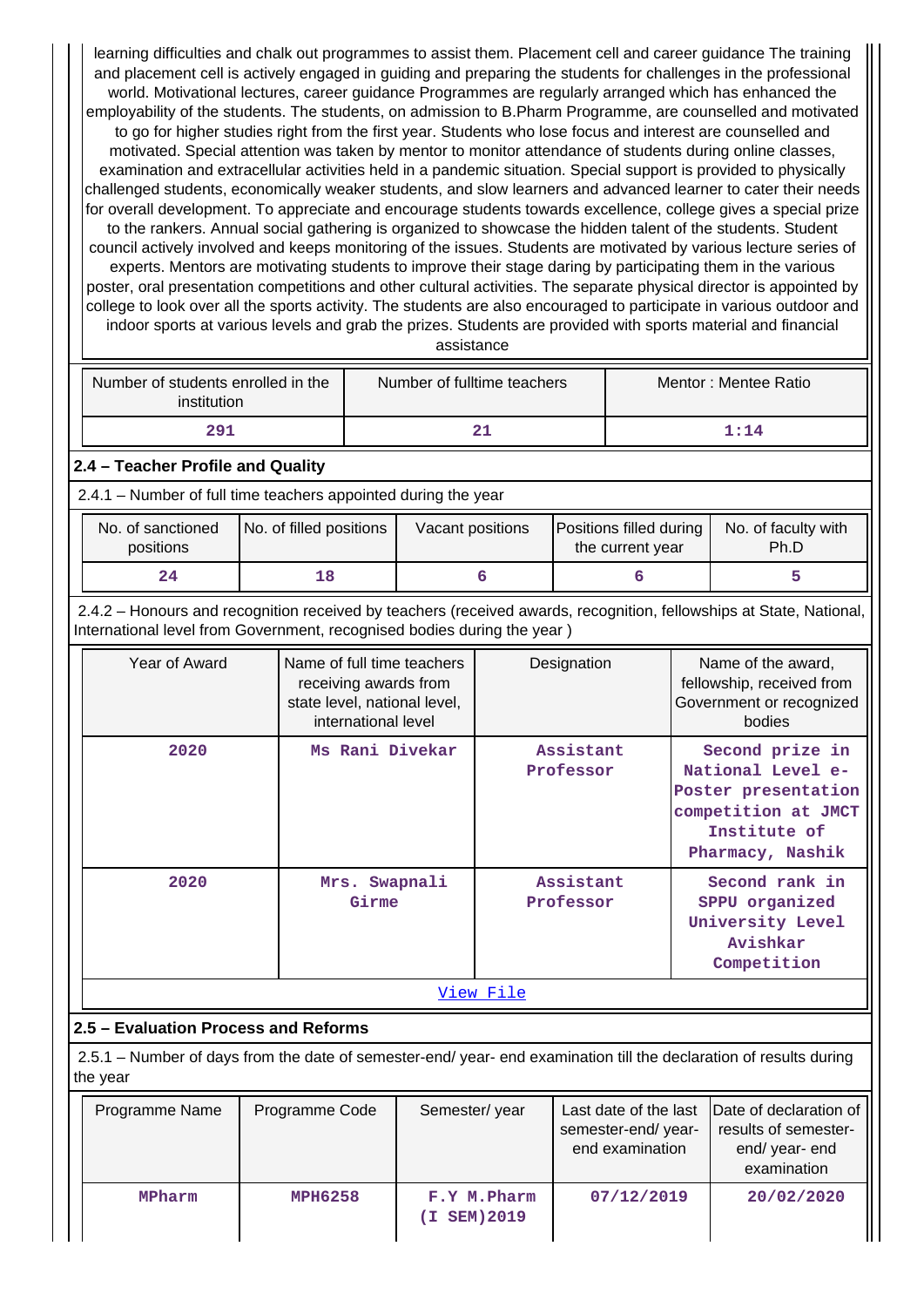|               |                | Pattern                                                        |            |            |  |  |  |  |
|---------------|----------------|----------------------------------------------------------------|------------|------------|--|--|--|--|
| MPharm        | <b>MPH6258</b> | F.Y M. Pharm<br>(II SEM) 2019<br>Pattern                       | 15/05/2020 | 12/11/2020 |  |  |  |  |
| <b>BPharm</b> | <b>PH6258</b>  | F.Y B. Pharm<br>(I SEM) 2019<br>Pattern                        | 11/10/2019 | 25/01/2020 |  |  |  |  |
| <b>BPharm</b> | <b>PH6258</b>  | F.Y B.Pharm<br>(II SEM) 2019<br>Pattern                        | 30/04/2020 | 23/11/2020 |  |  |  |  |
| <b>BPharm</b> | <b>PH6258</b>  | S.Y B.Pharm<br>(III SEM) 2018<br>Pattern                       | 11/10/2019 | 29/01/2020 |  |  |  |  |
| <b>BPharm</b> | <b>PH6258</b>  | S.Y B. Pharm<br>(IV SEM) 2018<br>Pattern                       | 30/04/2020 | 23/11/2020 |  |  |  |  |
| <b>BPharm</b> | <b>PH6258</b>  | T.Y B.Pharm<br>(V SEM) 2015<br>Pattern                         | 11/10/2019 | 29/01/2020 |  |  |  |  |
| <b>BPharm</b> | <b>PH6258</b>  | T.Y B.Pharm<br>(VI SEM) 2015<br>Pattern                        | 30/04/2020 | 11/11/2020 |  |  |  |  |
| <b>BPharm</b> | <b>PH6258</b>  | Final.Y<br><b>B.Pharm (VII</b><br><b>SEM) 2015</b><br>Pattern  | 11/10/2019 | 29/01/2020 |  |  |  |  |
| <b>BPharm</b> | <b>PH6258</b>  | Final.Y<br><b>B.Pharm (VIII</b><br><b>SEM) 2015</b><br>Pattern | 30/04/2020 | 11/11/2020 |  |  |  |  |
|               | View File      |                                                                |            |            |  |  |  |  |

2.5.2 – Reforms initiated on Continuous Internal Evaluation(CIE) system at the institutional level (250 words)

 **Institute abide by the reforms initiated by University, In addition day to day assessment during practicals is utilized for interacting with students to gauze the depth of understanding. Open book class test are conducted regularly, Slow fast learners are identified according to the performance in examination. Various modes like PPT, Videos are shared to them through advanced mediums like Google Classroom WhatsApp. Student's participation is included in assessment of functioning maintenance. The knowledge gained by the students is evaluated through viva and synopsis. A record of objective, materials, principle, method, observations and significant findings, conclusion and references is maintained through journal writing. Final journal marks are given based on assessment of all the experiments. Assessment of students is also done through written tests, mini research project and herbarium preparation. Continuous assessment improves learning performance of students and provides opportunities to improve during the course or programme. Impact: Improvement in attendance, regularity in record maintenance. Continuous Internal Evaluation is conducted by online mode using Google form due to COVID pandemic situation.**

 2.5.3 – Academic calendar prepared and adhered for conduct of Examination and other related matters (250 words)

**Adherence to Academic Calendar 2019-20 in the beginning of every academic year,**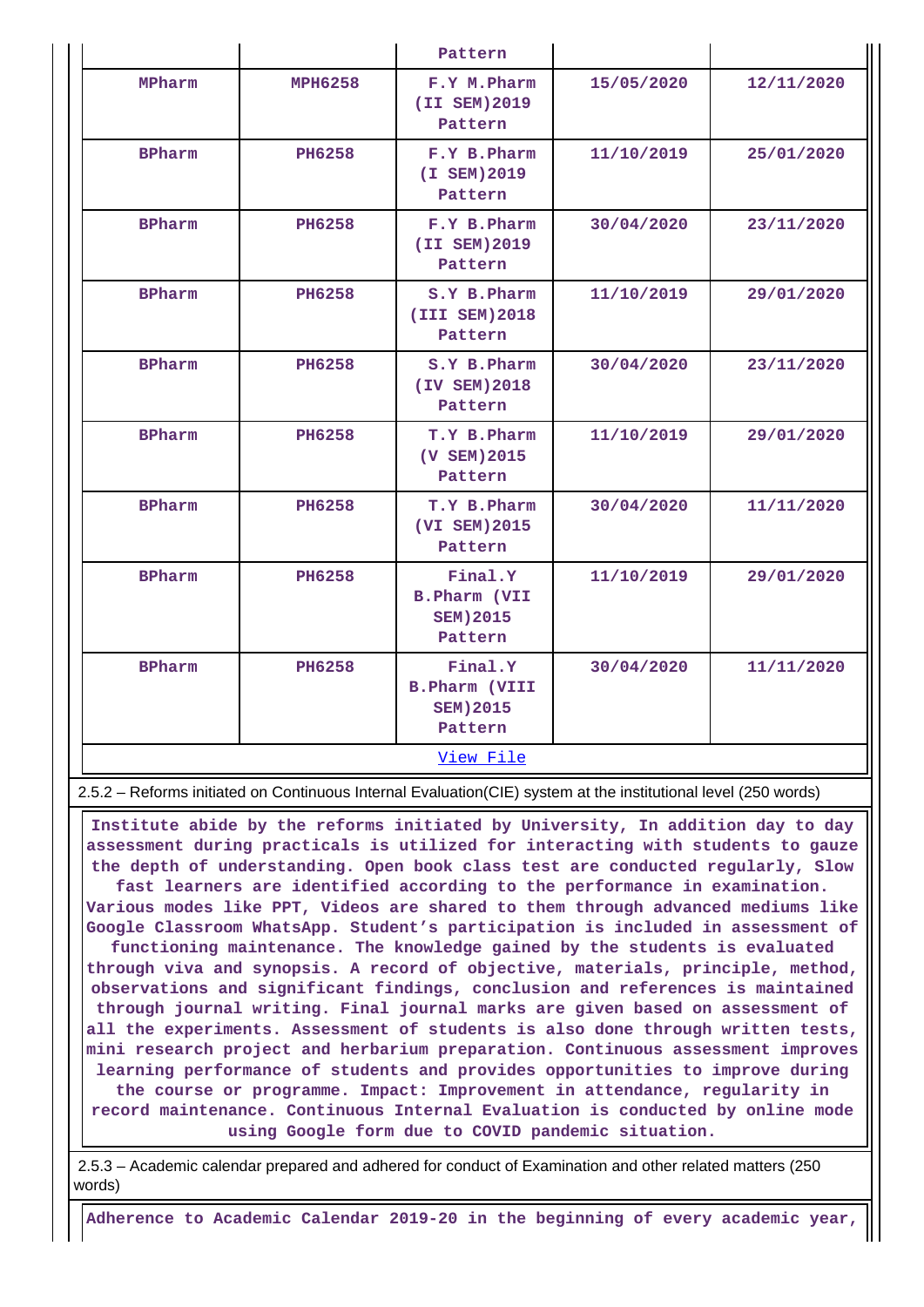**an academic calendar is set with an objective to plan various activities to be undertaken. Due to this, various activities and exam schedules can before see by the faculty and students which helps them to plan teaching andlearning. It is particularly designed by the academic committee in consultationwith the Principal, heads of departments and other committee member's fromvarious portfolios to avoid academic inconvenience and overlapping. Academiccalendar of SPPU is taken in consideration to decide the commencement andconclusion dates and number of holidays. The calendar specifies college timings, library timings and no of lectures and practical's. Schedule of inter examination of in semesters, sessional examinations for first and second half is displayed for students depending upon weightage in the curriculum. Academic calendar for academic yearis prepared based on students feedback form.It also specifies list of activities planned under titles as academic activities, examination activities, extracurricular activities, NSS, SWO, sports. NSS activities like Blood donation camp, tree plantation, swatch bharat abhiyan, road safety week, NSS camp are scheduled for students. Research activities like seminars, Avishkar, workshop is included. Guest lectures, lecture series and value added courses like Pharmacovigilance, Spoken English, Personality development are included under training and placement department. Rules and regulations i.e.Code of conduct is displayed in academic calendar. Online classes timetable was prepared and online classes had been arranged for students due to COVID pandemic situation. Simultaneously online evaluation process is conducted by college and SPPU level records were maintained accordingly. Due to COVID 19 lockdown from 17/03/2020 all classes were closed. Online classes were conducted from 10/04/2020 till 31/05/2020 as per guidelines. Online exam was conducted on Google classroom. Date of conclusion (II,IV, VI and VIII semester) 31/05/2020. University exams for even semester were not conducted due Covid 19 lockdown.**

#### **2.6 – Student Performance and Learning Outcomes**

 2.6.1 – Program outcomes, program specific outcomes and course outcomes for all programs offered by the institution are stated and displayed in website of the institution (to provide the weblink)

| 2.6.2 – Pass percentage of students |                   |                             |                                                                       |                                                              |                 |  |  |
|-------------------------------------|-------------------|-----------------------------|-----------------------------------------------------------------------|--------------------------------------------------------------|-----------------|--|--|
| Programme<br>Code                   | Programme<br>Name | Programme<br>Specialization | Number of<br>students<br>appeared in the<br>final year<br>examination | Number of<br>students passed<br>in final year<br>examination | Pass Percentage |  |  |
| <b>MPH6258</b>                      | MPharm            | $_{\rm PG}$                 | 24                                                                    | 24                                                           | 100             |  |  |
| <b>PH6258</b>                       | <b>BPharm</b>     | UG                          | 65                                                                    | 65                                                           | 100             |  |  |
| View File                           |                   |                             |                                                                       |                                                              |                 |  |  |

#### <http://siddhantcop.in/po-peo-pso/>

#### **2.7 – Student Satisfaction Survey**

 2.7.1 – Student Satisfaction Survey (SSS) on overall institutional performance (Institution may design the questionnaire) (results and details be provided as weblink)

<https://www.siddhantcop.in/wp-content/uploads/2020/12/SSQ-2019-20.pdf>

### **CRITERION III – RESEARCH, INNOVATIONS AND EXTENSION**

**3.1 – Resource Mobilization for Research**

3.1.1 – Research funds sanctioned and received from various agencies, industry and other organisations

| Nature of the Project | Name of the funding | Total grant | Amount received |
|-----------------------|---------------------|-------------|-----------------|
| Duration              | agency              | sanctioned  | during the year |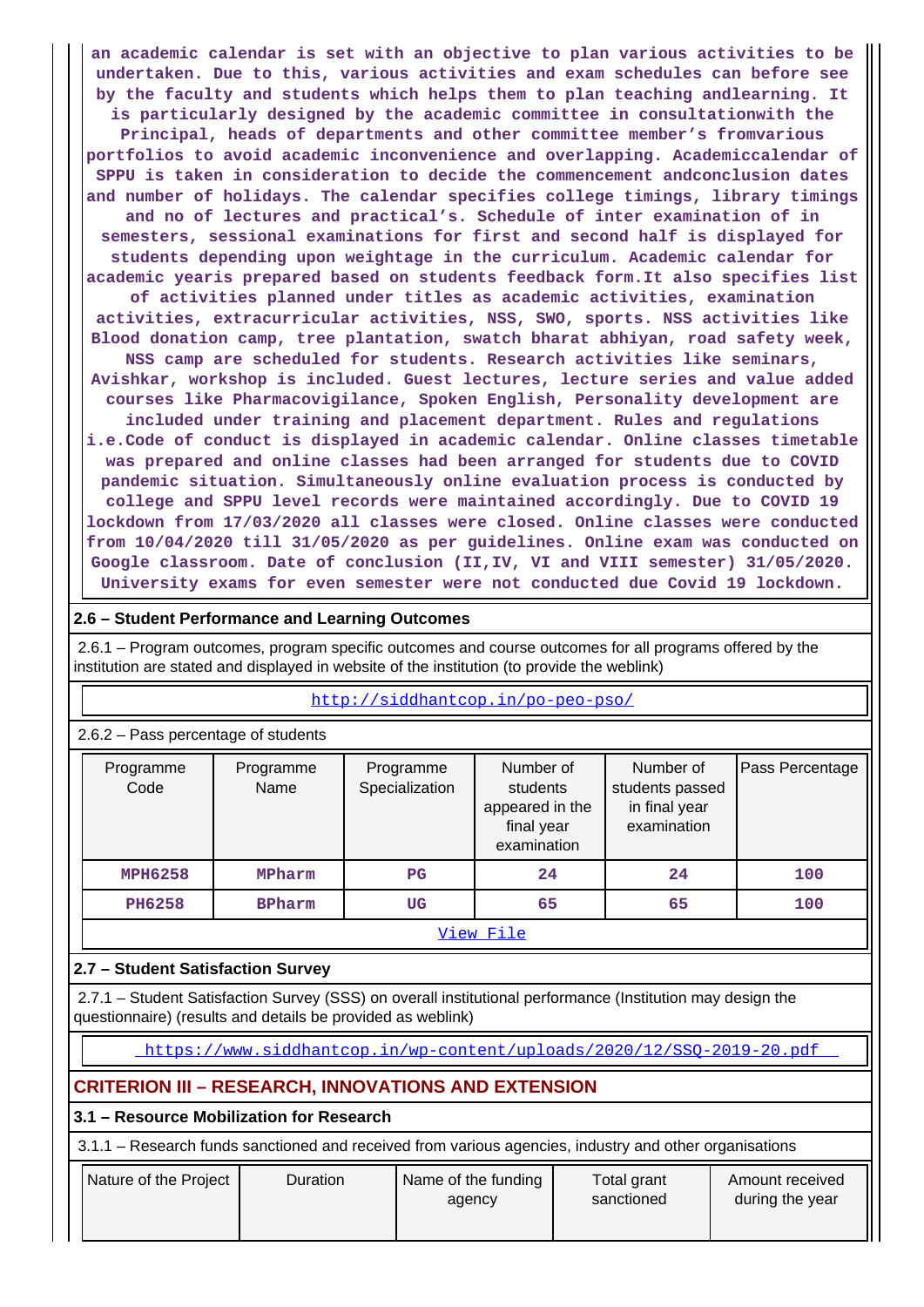| Major<br>Projects                                                                          | $\mathbf 0$                                                                                                                              | Nil                                                                                                  | $\mathbf 0$ | $\mathbf 0$  |  |  |  |
|--------------------------------------------------------------------------------------------|------------------------------------------------------------------------------------------------------------------------------------------|------------------------------------------------------------------------------------------------------|-------------|--------------|--|--|--|
| Minor<br>Projects                                                                          | $\mathbf{O}$                                                                                                                             | Nil                                                                                                  | $\mathbf 0$ | $\mathbf{0}$ |  |  |  |
| Interdiscipli<br>nary Projects                                                             | $\mathbf 0$                                                                                                                              | Nil                                                                                                  | $\mathbf 0$ | $\mathbf{0}$ |  |  |  |
| Industry<br>sponsored<br>Projects                                                          | $\overline{0}$                                                                                                                           | Nil                                                                                                  | $\mathbf 0$ | $\mathbf 0$  |  |  |  |
| Projects<br>sponsored by<br>the University                                                 | $\overline{0}$                                                                                                                           | Nil                                                                                                  | $\mathbf 0$ | $\mathbf 0$  |  |  |  |
| Projects<br>sponsored by<br>the University                                                 | $\mathbf 0$                                                                                                                              | Nil                                                                                                  | $\mathbf 0$ | $\mathbf{0}$ |  |  |  |
| <b>Students</b><br>Research<br>Projects (Other<br>than compulsory<br>by the<br>University) | $\mathbf 0$                                                                                                                              | Nil                                                                                                  | $\mathbf 0$ | $\mathbf 0$  |  |  |  |
| International<br>Projects                                                                  | $\mathbf 0$                                                                                                                              | Nil                                                                                                  | $\mathbf 0$ | $\mathbf 0$  |  |  |  |
| Any Other<br>(Specify)                                                                     | 180                                                                                                                                      | Nil                                                                                                  | $\mathbf 0$ | $\mathbf{0}$ |  |  |  |
| Total                                                                                      | 180                                                                                                                                      | Nil                                                                                                  | $\mathbf 0$ | $\mathbf 0$  |  |  |  |
|                                                                                            |                                                                                                                                          | View File                                                                                            |             |              |  |  |  |
| 3.2 - Innovation Ecosystem                                                                 |                                                                                                                                          |                                                                                                      |             |              |  |  |  |
|                                                                                            | 3.2.1 - Workshops/Seminars Conducted on Intellectual Property Rights (IPR) and Industry-Academia Innovative<br>practices during the year |                                                                                                      |             |              |  |  |  |
|                                                                                            | Title of workshop/seminar<br>Name of the Dept.<br>Date                                                                                   |                                                                                                      |             |              |  |  |  |
| Webinar on Patent and<br>intellectual property<br>right                                    |                                                                                                                                          | <b>B</b> Pharmacy                                                                                    |             | 27/04/2020   |  |  |  |
|                                                                                            |                                                                                                                                          | 3.2.2 - Awards for Innovation won by Institution/Teachers/Research scholars/Students during the year |             |              |  |  |  |

| Title of the innovation                | Name of Awardee                           | Awarding Agency                                             | Date of award | Category                                                                                                                                    |
|----------------------------------------|-------------------------------------------|-------------------------------------------------------------|---------------|---------------------------------------------------------------------------------------------------------------------------------------------|
| $Covid-19$                             | Mrs.Rani<br>Divekar                       | <b>JMCT</b><br>Institute of<br>Pharmacy<br>, Wadala, Nashik | 20/05/2020    | Best E-<br>poster<br>Presentation<br>Award (Second<br>Prize) at<br>national level<br>E-poster<br>presentation<br>compition on<br>$Covid-19$ |
| Painless<br>Herbal Nano<br>Patches for | Mr. Vighnesh<br>Jadhav Ms.<br>Pragati Kad | Modern<br>College of<br>Pharmacy,                           | 09/03/2020    | Best Oral<br>Presentation<br>Award (First                                                                                                   |

П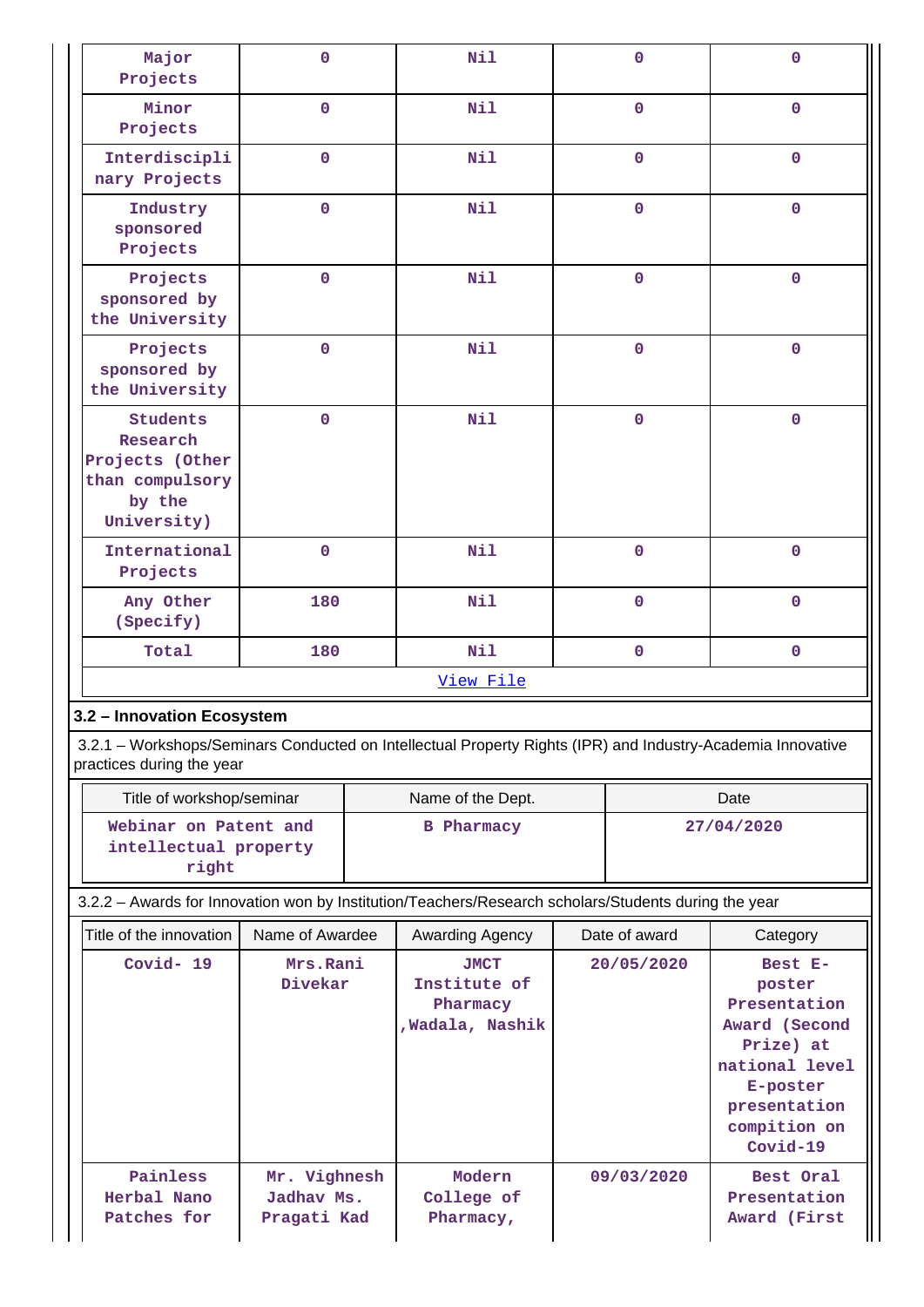| Poisonous<br>Situation<br>Ecofriendly<br>Herbal<br>Panchgavya diya<br>for                                                                                             |                        | Mrs. Swapnali<br>Girme |               | Nigadi<br>Phule Pune<br>University<br>(SPPU) | Savitribai |                         |     | 27/01/2020              |               | Prize) National<br>conference on<br>recent trend of<br>medical coding<br>and E-poster<br>competition<br><b>Best</b><br>innovation<br>research Award<br>(Second Prize) |
|-----------------------------------------------------------------------------------------------------------------------------------------------------------------------|------------------------|------------------------|---------------|----------------------------------------------|------------|-------------------------|-----|-------------------------|---------------|-----------------------------------------------------------------------------------------------------------------------------------------------------------------------|
| Antimosquito<br>Antimicrobial                                                                                                                                         |                        |                        |               |                                              |            |                         |     |                         |               | at Savitribai<br>Phule Pune                                                                                                                                           |
| and Antifungal                                                                                                                                                        |                        |                        |               |                                              |            |                         |     |                         |               | University                                                                                                                                                            |
| activity                                                                                                                                                              |                        |                        |               |                                              |            |                         |     |                         |               | University on<br>"Avishkar                                                                                                                                            |
|                                                                                                                                                                       |                        |                        |               |                                              |            |                         |     |                         |               | Poster<br>competition                                                                                                                                                 |
|                                                                                                                                                                       |                        |                        |               |                                              | View File  |                         |     |                         |               |                                                                                                                                                                       |
| 3.2.3 - No. of Incubation centre created, start-ups incubated on campus during the year                                                                               |                        |                        |               |                                              |            |                         |     |                         |               |                                                                                                                                                                       |
| Incubation<br>Center                                                                                                                                                  | Name                   |                        | Sponsered By  |                                              |            | Name of the<br>Start-up |     | Nature of Start-<br>up  |               | Date of<br>Commencement                                                                                                                                               |
| Nil                                                                                                                                                                   | Nil                    |                        |               | Nil                                          |            | Nil                     | Nil |                         |               | Nill                                                                                                                                                                  |
| View File                                                                                                                                                             |                        |                        |               |                                              |            |                         |     |                         |               |                                                                                                                                                                       |
| 3.3 - Research Publications and Awards                                                                                                                                |                        |                        |               |                                              |            |                         |     |                         |               |                                                                                                                                                                       |
| 3.3.1 - Incentive to the teachers who receive recognition/awards                                                                                                      |                        |                        |               |                                              |            |                         |     |                         |               |                                                                                                                                                                       |
| <b>State</b>                                                                                                                                                          |                        |                        |               | National                                     |            |                         |     |                         | International |                                                                                                                                                                       |
| 2                                                                                                                                                                     |                        |                        |               | 0                                            |            |                         |     |                         | 0             |                                                                                                                                                                       |
| 3.3.2 - Ph. Ds awarded during the year (applicable for PG College, Research Center)                                                                                   |                        |                        |               |                                              |            |                         |     |                         |               |                                                                                                                                                                       |
|                                                                                                                                                                       | Name of the Department |                        |               |                                              |            |                         |     | Number of PhD's Awarded |               |                                                                                                                                                                       |
|                                                                                                                                                                       | 0                      |                        |               |                                              |            |                         |     | Nill                    |               |                                                                                                                                                                       |
| 3.3.3 - Research Publications in the Journals notified on UGC website during the year                                                                                 |                        |                        |               |                                              |            |                         |     |                         |               |                                                                                                                                                                       |
| <b>Type</b>                                                                                                                                                           |                        |                        | Department    |                                              |            | Number of Publication   |     |                         |               | Average Impact Factor (if<br>any)                                                                                                                                     |
| International                                                                                                                                                         |                        |                        | Pharmacognosy |                                              |            | 1                       |     |                         |               | 0                                                                                                                                                                     |
|                                                                                                                                                                       |                        |                        |               |                                              | View File  |                         |     |                         |               |                                                                                                                                                                       |
| 3.3.4 - Books and Chapters in edited Volumes / Books published, and papers in National/International Conference<br>Proceedings per Teacher during the year            |                        |                        |               |                                              |            |                         |     |                         |               |                                                                                                                                                                       |
|                                                                                                                                                                       | Department             |                        |               |                                              |            |                         |     | Number of Publication   |               |                                                                                                                                                                       |
|                                                                                                                                                                       | Pharmacognosy          |                        |               |                                              |            |                         |     | 2                       |               |                                                                                                                                                                       |
|                                                                                                                                                                       | Pharmacology           |                        |               |                                              |            |                         |     | $\overline{\mathbf{2}}$ |               |                                                                                                                                                                       |
| 3.3.5 - Bibliometrics of the publications during the last Academic year based on average citation index in Scopus/<br>Web of Science or PubMed/ Indian Citation Index |                        |                        |               |                                              | View File  |                         |     |                         |               |                                                                                                                                                                       |
|                                                                                                                                                                       |                        |                        |               |                                              |            |                         |     |                         |               |                                                                                                                                                                       |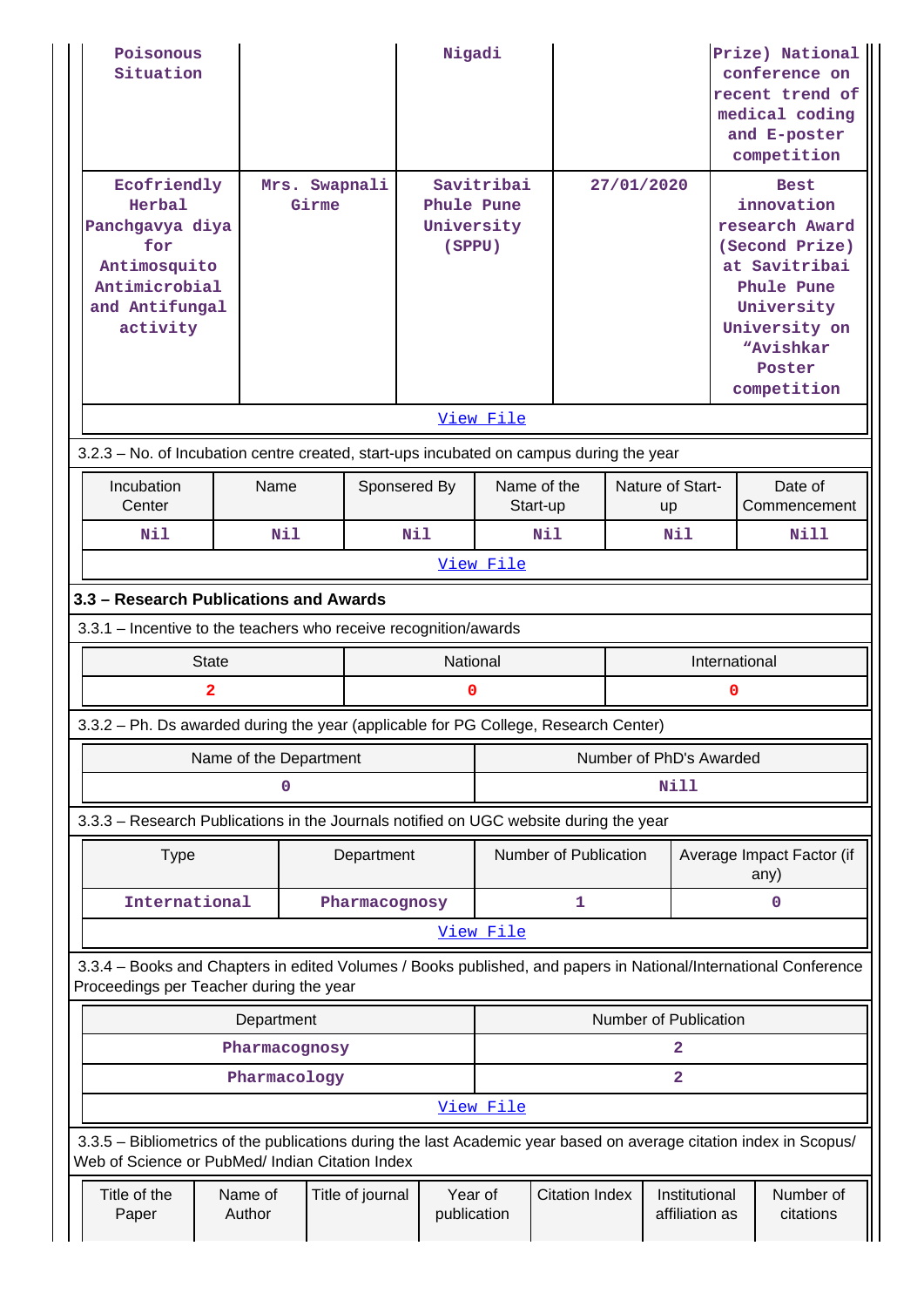|                                                                                                                                                                                                                    |                                                                                                                   |     |                                                                 |             |                         |                                                          | mentioned in<br>the publication                      |                                                          | excluding self<br>citation                                         |  |  |
|--------------------------------------------------------------------------------------------------------------------------------------------------------------------------------------------------------------------|-------------------------------------------------------------------------------------------------------------------|-----|-----------------------------------------------------------------|-------------|-------------------------|----------------------------------------------------------|------------------------------------------------------|----------------------------------------------------------|--------------------------------------------------------------------|--|--|
| Polyacri<br>lamide pha<br>rmaceutica<br>1 and<br>biomedical<br>applicatio<br>$n-$ A                                                                                                                                | Swati<br>Deshmukh                                                                                                 | Dr. | Journal<br>of informa<br>tion and c<br>omputation<br>al science |             | 2020                    | $\mathbf 0$                                              | Siddhant<br>college of<br>Pharmacy,<br>Pune          |                                                          | Nill                                                               |  |  |
|                                                                                                                                                                                                                    | View File<br>3.3.6 - h-Index of the Institutional Publications during the year. (based on Scopus/ Web of science) |     |                                                                 |             |                         |                                                          |                                                      |                                                          |                                                                    |  |  |
|                                                                                                                                                                                                                    |                                                                                                                   |     |                                                                 |             |                         |                                                          |                                                      |                                                          |                                                                    |  |  |
| Title of the<br>Paper                                                                                                                                                                                              | Name of<br>Author                                                                                                 |     | Title of journal                                                |             | Year of<br>publication  | h-index                                                  | Number of<br>citations<br>excluding self<br>citation |                                                          | Institutional<br>affiliation as<br>mentioned in<br>the publication |  |  |
| Polyacri<br>lamide pha<br>rmaceutica<br>1 and<br>biomedical<br>applicatio<br>$n - A$                                                                                                                               | Swati N.<br>Deshmukh                                                                                              | Dr. | Journal<br>of informa<br>tion and c<br>omputation<br>al science |             | 2020                    | Nill                                                     | Nill                                                 |                                                          | Siddhant<br>college of<br>Pharmacy,<br>Pune                        |  |  |
| View File                                                                                                                                                                                                          |                                                                                                                   |     |                                                                 |             |                         |                                                          |                                                      |                                                          |                                                                    |  |  |
| 3.3.7 - Faculty participation in Seminars/Conferences and Symposia during the year:                                                                                                                                |                                                                                                                   |     |                                                                 |             |                         |                                                          |                                                      |                                                          |                                                                    |  |  |
| Number of Faculty                                                                                                                                                                                                  |                                                                                                                   |     | International                                                   |             | National                | <b>State</b>                                             |                                                      |                                                          | Local                                                              |  |  |
| Attended/Semi<br>nars/Workshops                                                                                                                                                                                    |                                                                                                                   |     | 4                                                               | 4           |                         | 12                                                       |                                                      |                                                          | <b>Nill</b>                                                        |  |  |
| Presented<br>papers                                                                                                                                                                                                |                                                                                                                   |     | $\overline{\mathbf{2}}$                                         |             | $\overline{\mathbf{2}}$ | $\mathbf{1}$                                             |                                                      |                                                          | <b>Nill</b>                                                        |  |  |
| Resource<br>persons                                                                                                                                                                                                |                                                                                                                   |     | 1                                                               | <b>Nill</b> |                         | <b>Nill</b>                                              |                                                      | $\overline{\mathbf{2}}$                                  |                                                                    |  |  |
|                                                                                                                                                                                                                    |                                                                                                                   |     |                                                                 |             | View File               |                                                          |                                                      |                                                          |                                                                    |  |  |
| 3.4 - Extension Activities                                                                                                                                                                                         |                                                                                                                   |     |                                                                 |             |                         |                                                          |                                                      |                                                          |                                                                    |  |  |
| 3.4.1 – Number of extension and outreach programmes conducted in collaboration with industry, community and<br>Non- Government Organisations through NSS/NCC/Red cross/Youth Red Cross (YRC) etc., during the year |                                                                                                                   |     |                                                                 |             |                         |                                                          |                                                      |                                                          |                                                                    |  |  |
| Title of the activities                                                                                                                                                                                            |                                                                                                                   |     | Organising unit/agency/<br>collaborating agency                 |             |                         | Number of teachers<br>participated in such<br>activities |                                                      | Number of students<br>participated in such<br>activities |                                                                    |  |  |
| Health checkup                                                                                                                                                                                                     |                                                                                                                   |     | <b>NSS</b>                                                      |             |                         | 2                                                        |                                                      |                                                          | 50                                                                 |  |  |
| NSS rally                                                                                                                                                                                                          |                                                                                                                   |     | <b>NSS</b>                                                      |             |                         | 4                                                        |                                                      |                                                          | 50                                                                 |  |  |
|                                                                                                                                                                                                                    | NPW rally -<br>Pharmacist role in<br>Patient saftey and<br>efficacy of<br>medicines                               |     | <b>NSS</b>                                                      |             |                         | 13                                                       |                                                      |                                                          | 200                                                                |  |  |
| Tree plantation                                                                                                                                                                                                    |                                                                                                                   |     | NSS                                                             |             |                         | 6                                                        |                                                      |                                                          | 50                                                                 |  |  |
| Waste management                                                                                                                                                                                                   |                                                                                                                   |     | <b>NSS</b>                                                      |             |                         | 4                                                        |                                                      |                                                          | 50                                                                 |  |  |
| Pulse Polio                                                                                                                                                                                                        |                                                                                                                   |     | <b>NSS</b>                                                      |             |                         | 12                                                       |                                                      | 150                                                      |                                                                    |  |  |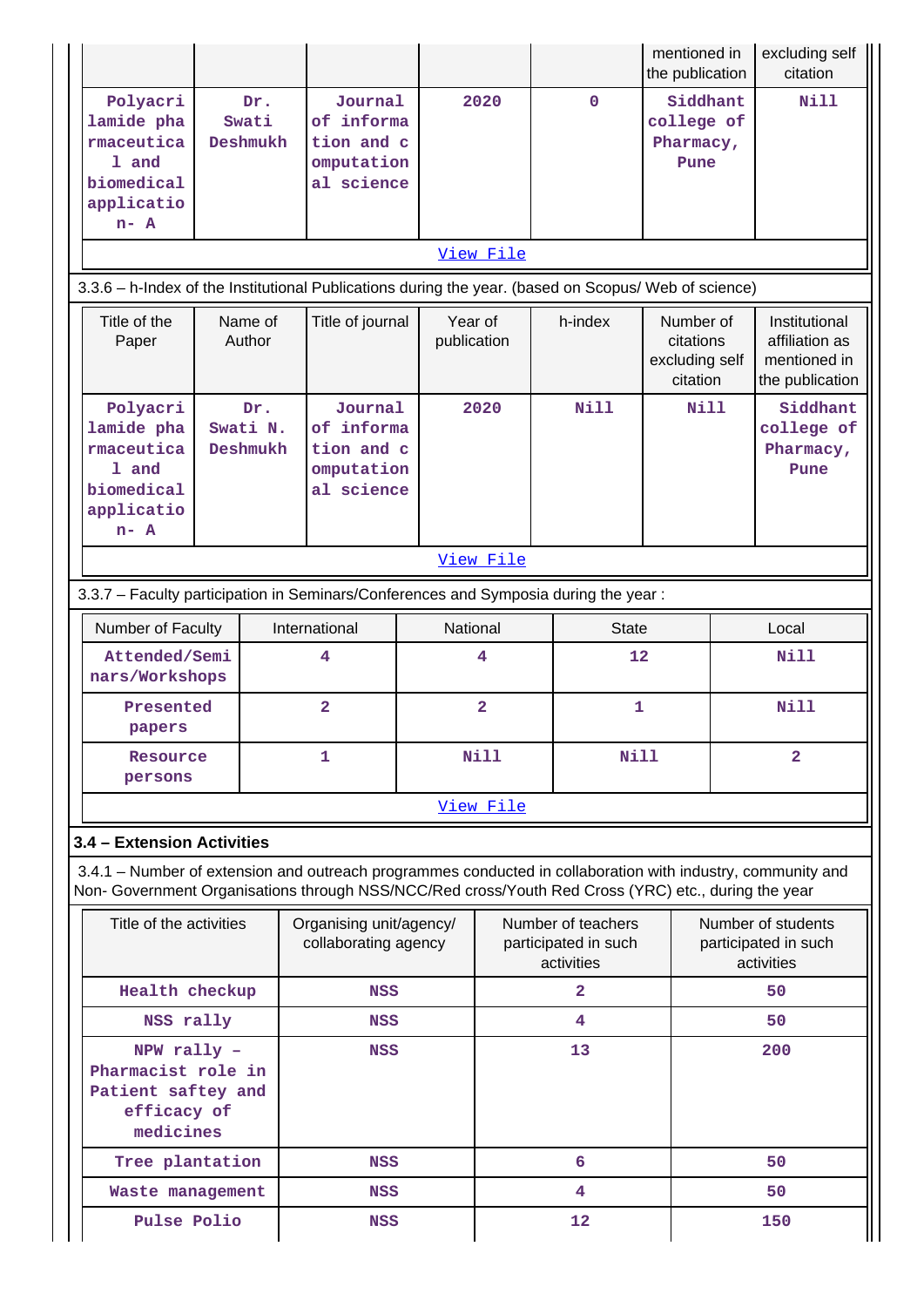| activity              |            |           |    |
|-----------------------|------------|-----------|----|
| <b>Blood Donation</b> | <b>NSS</b> |           | 55 |
|                       |            | View File |    |

 3.4.2 – Awards and recognition received for extension activities from Government and other recognized bodies during the year

| Name of the activity | Award/Recognition | <b>Awarding Bodies</b> | Number of students<br><b>Benefited</b> |  |  |  |  |
|----------------------|-------------------|------------------------|----------------------------------------|--|--|--|--|
| Nil                  | Nil               | Nil                    | Nill                                   |  |  |  |  |
| View File            |                   |                        |                                        |  |  |  |  |

 3.4.3 – Students participating in extension activities with Government Organisations, Non-Government Organisations and programmes such as Swachh Bharat, Aids Awareness, Gender Issue, etc. during the year

| Name of the scheme                                                                                          | Organising unit/Agen<br>cy/collaborating<br>agency         | Name of the activity       | Number of teachers<br>participated in such<br>activites | Number of students<br>participated in such<br>activites |
|-------------------------------------------------------------------------------------------------------------|------------------------------------------------------------|----------------------------|---------------------------------------------------------|---------------------------------------------------------|
| <b>NSS</b>                                                                                                  | CAYMETS,<br>Siddhant<br>College of Phar<br>macy, Sudumbare | <b>Tree</b><br>plantation  | 4                                                       | 70                                                      |
| <b>NSS</b>                                                                                                  | CAYMETS,<br>Siddhant<br>College of Phar<br>macy, Sudumbare | Nirmal Wari<br>Harit wari, | 4                                                       | 50                                                      |
| <b>NSS</b>                                                                                                  | CAYMETS,<br>Siddhant<br>College of Phar<br>macy, Sudumbare | Swatch Wari                | 3                                                       | 50                                                      |
| <b>NSS</b>                                                                                                  | CAYMETS,<br>Siddhant<br>College of Phar<br>macy, Sudumbare | Swatch Bharat<br>Abhiyan   | 4                                                       | 50                                                      |
| <b>NSS</b>                                                                                                  | CAYMETS,<br>Siddhant<br>College of Phar<br>macy, Sudumbare | NSS camp                   | 4                                                       | 50                                                      |
| <b>NSS</b>                                                                                                  | CAYMETS,<br>Siddhant<br>College of Phar<br>macy, Sudumbare | Nirbhaya<br>Kanya Abhiyan  | $\overline{2}$                                          | 10                                                      |
| <b>NSS</b>                                                                                                  | CAYMETS,<br>Siddhant<br>College of Phar<br>macy, Sudumbare | Pulse Polio<br>camp        | 12                                                      | 100                                                     |
| <b>NSS</b>                                                                                                  | CAYMETS,<br>Siddhant<br>College of Phar<br>macy, Sudumbare | Covid-19<br>awareness      | 4                                                       | 50                                                      |
|                                                                                                             |                                                            | View File                  |                                                         |                                                         |
| 3.5 - Collaborations                                                                                        |                                                            |                            |                                                         |                                                         |
| 3.5.1 - Number of Collaborative activities for research, faculty exchange, student exchange during the year |                                                            |                            |                                                         |                                                         |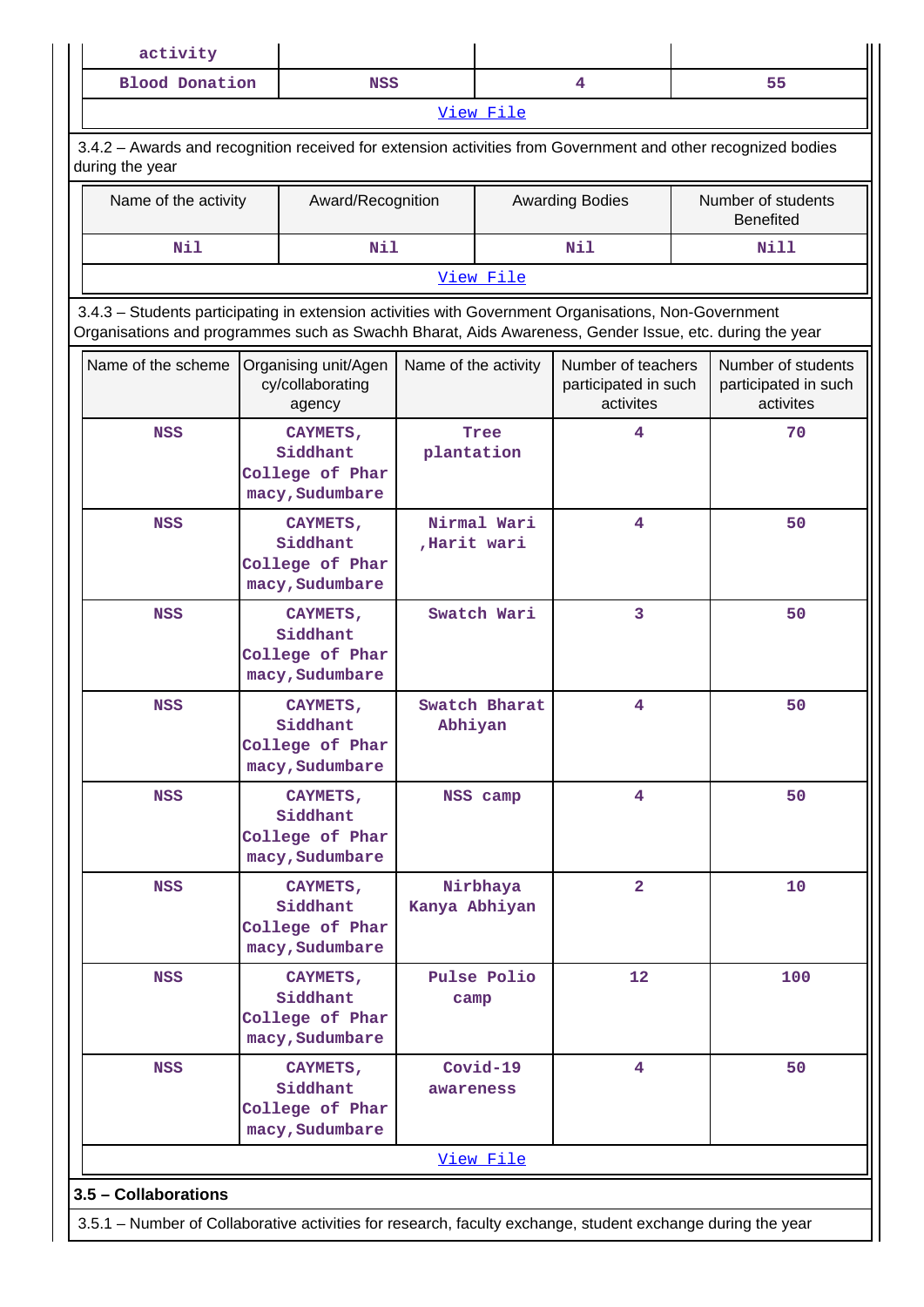| Nature of activity                                                                                                                                       |                         |               | Participant                                                                                       | Source of financial support                    |                    |                                                           | Duration                  |  |  |
|----------------------------------------------------------------------------------------------------------------------------------------------------------|-------------------------|---------------|---------------------------------------------------------------------------------------------------|------------------------------------------------|--------------------|-----------------------------------------------------------|---------------------------|--|--|
| faculty exchange                                                                                                                                         |                         |               | Dr Pratima Shinde                                                                                 | $\mathbf 0$                                    |                    |                                                           | 6                         |  |  |
|                                                                                                                                                          |                         |               |                                                                                                   | View File                                      |                    |                                                           |                           |  |  |
| 3.5.2 - Linkages with institutions/industries for internship, on-the- job training, project work, sharing of research<br>facilities etc. during the year |                         |               |                                                                                                   |                                                |                    |                                                           |                           |  |  |
| Nature of linkage                                                                                                                                        | Title of the<br>linkage |               | Name of the<br>partnering<br>institution/<br>industry<br>/research lab<br>with contact<br>details | <b>Duration From</b>                           | <b>Duration To</b> |                                                           | Participant               |  |  |
| <b>MOU</b>                                                                                                                                               | research<br>facilities  | Sharing       | Citron                                                                                            | 17/02/2020                                     |                    | 17/02/2020                                                | Mr<br>Kandekar<br>Vikas   |  |  |
| MOU                                                                                                                                                      | Training                | Job           | Citron                                                                                            | 25/01/2020                                     |                    | 25/01/2020                                                | Dr Pratima<br>shinde      |  |  |
| <b>MOU</b>                                                                                                                                               | research<br>facilities  | Sharing       | Citron                                                                                            | 12/12/2019                                     |                    | 12/12/2019                                                | Dr<br>Narendra<br>Gowekar |  |  |
|                                                                                                                                                          | View File               |               |                                                                                                   |                                                |                    |                                                           |                           |  |  |
| 3.5.3 - MoUs signed with institutions of national, international importance, other universities, industries, corporate<br>houses etc. during the year    |                         |               |                                                                                                   |                                                |                    |                                                           |                           |  |  |
|                                                                                                                                                          | Organisation            |               | Date of MoU signed                                                                                | Purpose/Activities                             |                    | Number of<br>students/teachers<br>participated under MoUs |                           |  |  |
| <b>NIL</b>                                                                                                                                               |                         |               | <b>Nill</b>                                                                                       | <b>NA</b>                                      |                    |                                                           | Nill                      |  |  |
|                                                                                                                                                          |                         |               |                                                                                                   | View File                                      |                    |                                                           |                           |  |  |
| <b>CRITERION IV – INFRASTRUCTURE AND LEARNING RESOURCES</b>                                                                                              |                         |               |                                                                                                   |                                                |                    |                                                           |                           |  |  |
| 4.1 - Physical Facilities                                                                                                                                |                         |               |                                                                                                   |                                                |                    |                                                           |                           |  |  |
| 4.1.1 - Budget allocation, excluding salary for infrastructure augmentation during the year                                                              |                         |               |                                                                                                   |                                                |                    |                                                           |                           |  |  |
| Budget allocated for infrastructure augmentation                                                                                                         |                         |               |                                                                                                   | Budget utilized for infrastructure development |                    |                                                           |                           |  |  |
|                                                                                                                                                          |                         | 500000        |                                                                                                   |                                                |                    | 0                                                         |                           |  |  |
| 4.1.2 - Details of augmentation in infrastructure facilities during the year                                                                             |                         |               |                                                                                                   |                                                |                    |                                                           |                           |  |  |
|                                                                                                                                                          | <b>Facilities</b>       |               |                                                                                                   |                                                |                    | <b>Existing or Newly Added</b>                            |                           |  |  |
|                                                                                                                                                          |                         | Campus Area   |                                                                                                   |                                                |                    | Existing                                                  |                           |  |  |
|                                                                                                                                                          |                         | Class rooms   |                                                                                                   |                                                |                    | Existing                                                  |                           |  |  |
|                                                                                                                                                          |                         | Laboratories  |                                                                                                   |                                                |                    | Existing                                                  |                           |  |  |
|                                                                                                                                                          |                         | Seminar Halls |                                                                                                   |                                                |                    | Existing                                                  |                           |  |  |
|                                                                                                                                                          |                         |               | Classrooms with LCD facilities                                                                    |                                                |                    | Existing                                                  |                           |  |  |
|                                                                                                                                                          |                         | Video Centre  | Seminar halls with ICT facilities                                                                 | Existing<br>Existing                           |                    |                                                           |                           |  |  |
|                                                                                                                                                          |                         |               | Classrooms with Wi-Fi OR LAN                                                                      |                                                |                    | Existing                                                  |                           |  |  |
|                                                                                                                                                          |                         |               |                                                                                                   | View File                                      |                    |                                                           |                           |  |  |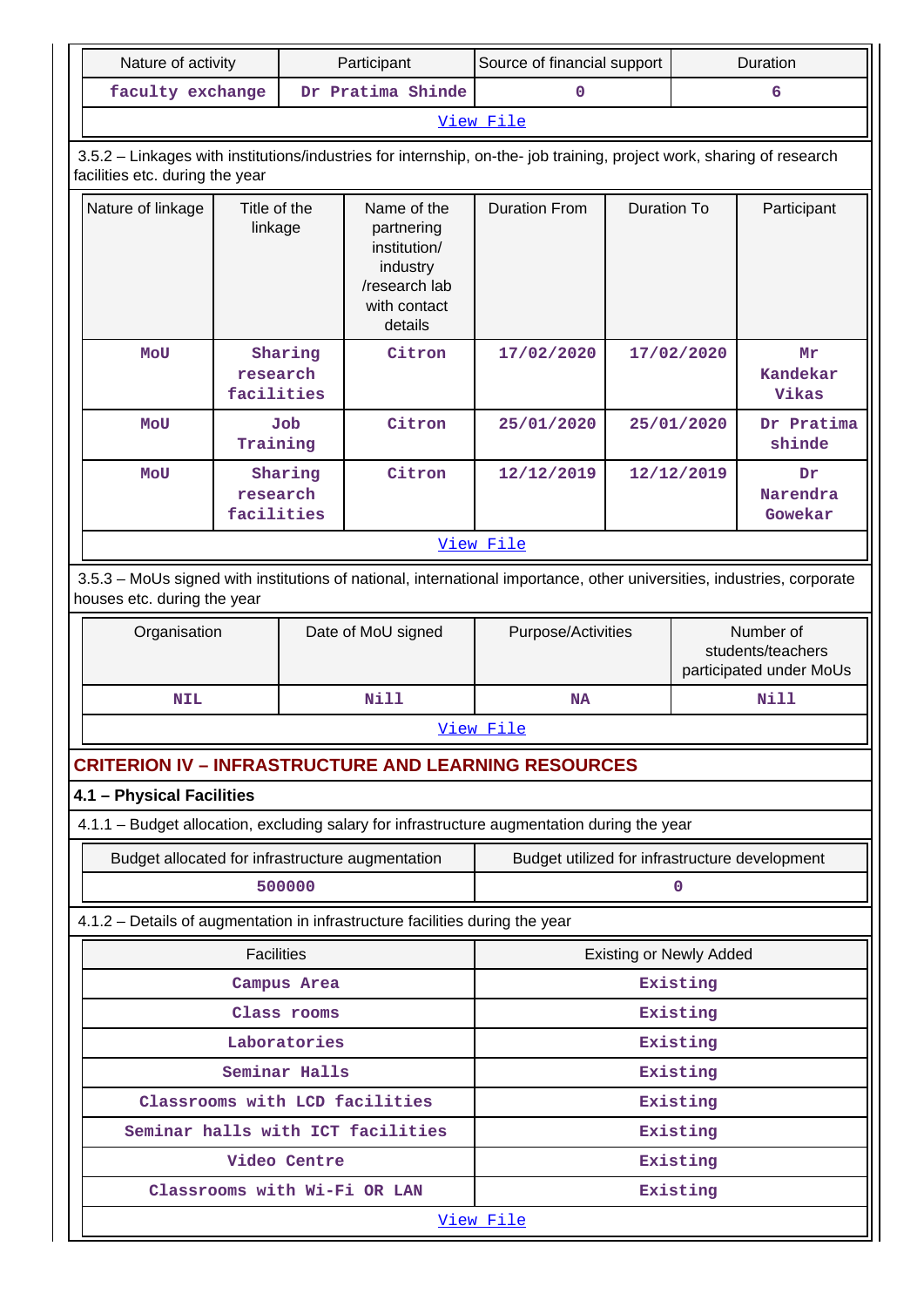| 4.2.1 - Library is automated {Integrated Library Management System (ILMS)} |                              |                 |            |                                             |                            |                     |                                          |                 |                                                                                                                                                                                                                |         |
|----------------------------------------------------------------------------|------------------------------|-----------------|------------|---------------------------------------------|----------------------------|---------------------|------------------------------------------|-----------------|----------------------------------------------------------------------------------------------------------------------------------------------------------------------------------------------------------------|---------|
|                                                                            | Name of the ILMS<br>software |                 |            | Nature of automation (fully<br>or patially) |                            |                     | Version                                  |                 | Year of automation                                                                                                                                                                                             |         |
|                                                                            | Autolib                      |                 |            | Partially                                   |                            |                     | NG                                       |                 | 2017                                                                                                                                                                                                           |         |
| 4.2.2 - Library Services                                                   |                              |                 |            |                                             |                            |                     |                                          |                 |                                                                                                                                                                                                                |         |
| Library<br>Service Type                                                    |                              |                 | Existing   |                                             |                            | Newly Added         |                                          |                 | Total                                                                                                                                                                                                          |         |
| Text<br><b>Books</b>                                                       |                              | 5630            |            | 1930760                                     |                            | 390                 | 54969                                    | 6020            |                                                                                                                                                                                                                | 1985729 |
| Reference<br><b>Books</b>                                                  |                              | 966             |            | 235466                                      |                            | <b>Nill</b>         | <b>Nill</b>                              | 966             |                                                                                                                                                                                                                | 235466  |
| e-Books                                                                    |                              | $\mathbf{1}$    |            | 13570                                       |                            | <b>Nill</b>         | 13570                                    |                 | $\mathbf{1}$                                                                                                                                                                                                   | 27140   |
| Journals                                                                   |                              | 19              |            | 39450                                       |                            | Nill                | 39450                                    | 19              |                                                                                                                                                                                                                | 78900   |
| $e-$<br>Journals                                                           |                              | 442             |            | 13570                                       |                            | Nill                | 13570                                    | 442             |                                                                                                                                                                                                                | 27140   |
| Digital<br>Database                                                        |                              | $\mathbf{1}$    |            | 13570                                       |                            | <b>Nill</b>         | 13570                                    | $\mathbf{1}$    |                                                                                                                                                                                                                | 27140   |
| $CD \&$<br>Video                                                           |                              | 131             |            | <b>Nill</b>                                 | Nill                       |                     | <b>Nill</b>                              | 131             |                                                                                                                                                                                                                | Nill    |
| Library<br>Automation                                                      |                              | $\mathbf{1}$    |            | 78750                                       |                            | <b>Nill</b>         | 28750                                    | $\mathbf{1}$    |                                                                                                                                                                                                                | 107500  |
| Weeding<br>(hard &<br>soft)                                                |                              | <b>Nill</b>     |            | <b>Nill</b>                                 |                            | <b>Nill</b>         | <b>Nill</b>                              | <b>Nill</b>     |                                                                                                                                                                                                                | Nill    |
| Others(s<br>pecify)                                                        |                              | 372             |            | 166740                                      |                            | <b>Nill</b>         | <b>Nill</b>                              |                 | 372                                                                                                                                                                                                            | 166740  |
|                                                                            |                              |                 |            |                                             |                            | View File           |                                          |                 |                                                                                                                                                                                                                |         |
| (Learning Management System (LMS) etc                                      |                              |                 |            |                                             |                            |                     |                                          |                 | 4.2.3 - E-content developed by teachers such as: e-PG- Pathshala, CEC (under e-PG- Pathshala CEC (Under<br>Graduate) SWAYAM other MOOCs platform NPTEL/NMEICT/any other Government initiatives & institutional |         |
|                                                                            | Name of the Teacher          |                 |            | Name of the Module                          |                            |                     | Platform on which module<br>is developed |                 | Date of launching e-<br>content                                                                                                                                                                                |         |
| <b>Nil</b>                                                                 |                              |                 | <b>Nil</b> |                                             |                            | <b>Nil</b>          |                                          |                 | <b>Nill</b>                                                                                                                                                                                                    |         |
|                                                                            |                              |                 |            |                                             |                            | View File           |                                          |                 |                                                                                                                                                                                                                |         |
| 4.3 - IT Infrastructure                                                    |                              |                 |            |                                             |                            |                     |                                          |                 |                                                                                                                                                                                                                |         |
| 4.3.1 - Technology Upgradation (overall)                                   |                              |                 |            |                                             |                            |                     |                                          |                 |                                                                                                                                                                                                                |         |
| <b>Type</b>                                                                | <b>Total Co</b><br>mputers   | Computer<br>Lab |            | Internet                                    | <b>Browsing</b><br>centers | Computer<br>Centers | Office                                   | Departme<br>nts | Available<br><b>Bandwidt</b><br>h (MBPS/<br>GBPS)                                                                                                                                                              | Others  |
| Existin                                                                    | 62                           | $\mathbf{1}$    |            | 50                                          | 1                          | 1                   | 5                                        | 12              | 50                                                                                                                                                                                                             | 1       |

**Added 0 0 0 0 0 0 0 0 0**

**g**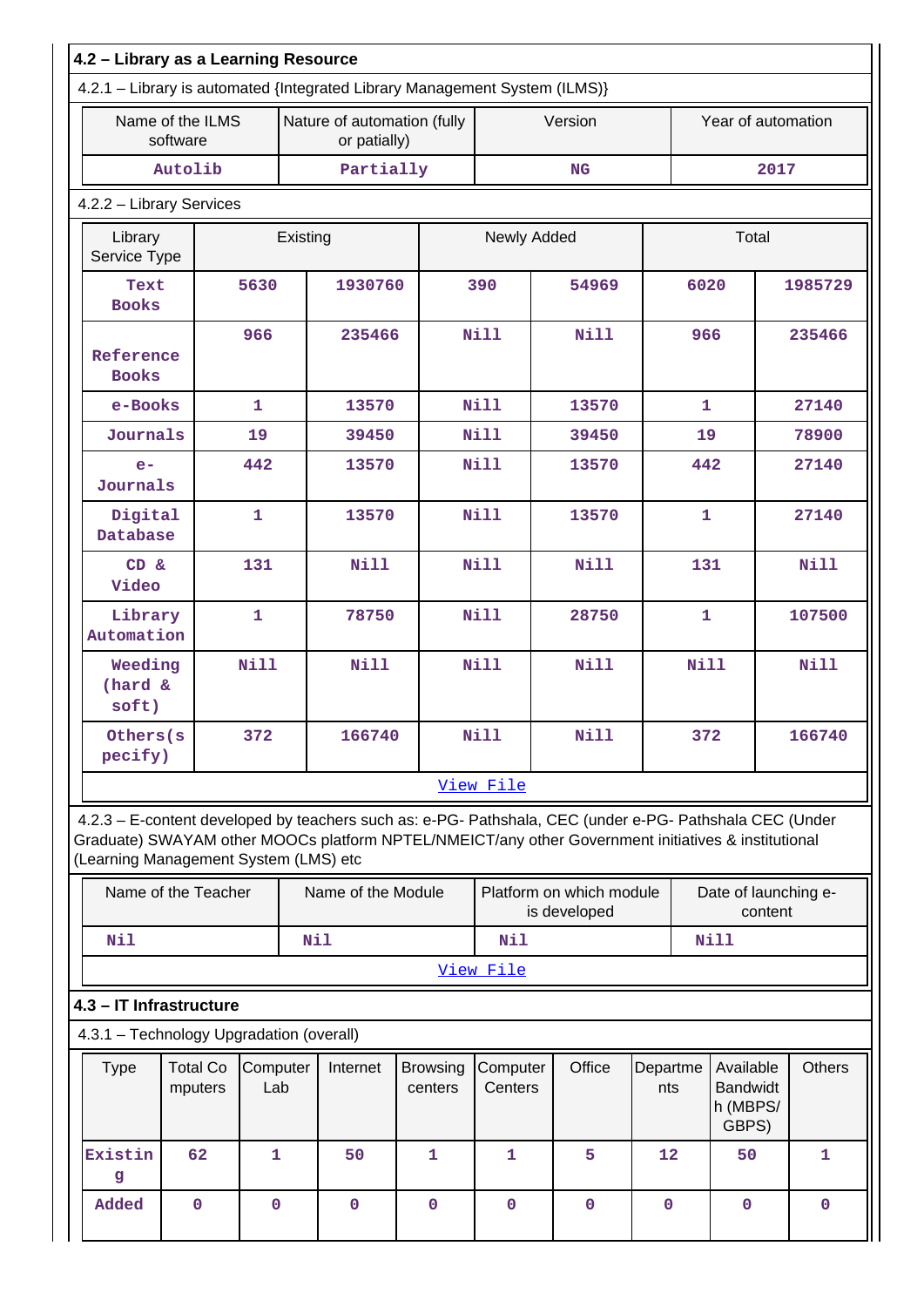| Total                                                                                                                                              | 62                                   | 1              | 50                                                                                                                                                                                                                                                                                                                                                                                                                                                                                                                                                                                                                                                                                                                                                                                                                                                                                                                                                                               | 1                                         | 1             | 5                | 12                                                             | 50                                                  | 1 |
|----------------------------------------------------------------------------------------------------------------------------------------------------|--------------------------------------|----------------|----------------------------------------------------------------------------------------------------------------------------------------------------------------------------------------------------------------------------------------------------------------------------------------------------------------------------------------------------------------------------------------------------------------------------------------------------------------------------------------------------------------------------------------------------------------------------------------------------------------------------------------------------------------------------------------------------------------------------------------------------------------------------------------------------------------------------------------------------------------------------------------------------------------------------------------------------------------------------------|-------------------------------------------|---------------|------------------|----------------------------------------------------------------|-----------------------------------------------------|---|
|                                                                                                                                                    |                                      |                | 4.3.2 – Bandwidth available of internet connection in the Institution (Leased line)                                                                                                                                                                                                                                                                                                                                                                                                                                                                                                                                                                                                                                                                                                                                                                                                                                                                                              |                                           |               |                  |                                                                |                                                     |   |
|                                                                                                                                                    |                                      |                |                                                                                                                                                                                                                                                                                                                                                                                                                                                                                                                                                                                                                                                                                                                                                                                                                                                                                                                                                                                  |                                           | 50 MBPS/ GBPS |                  |                                                                |                                                     |   |
|                                                                                                                                                    | 4.3.3 - Facility for e-content       |                |                                                                                                                                                                                                                                                                                                                                                                                                                                                                                                                                                                                                                                                                                                                                                                                                                                                                                                                                                                                  |                                           |               |                  |                                                                |                                                     |   |
|                                                                                                                                                    |                                      |                | Name of the e-content development facility                                                                                                                                                                                                                                                                                                                                                                                                                                                                                                                                                                                                                                                                                                                                                                                                                                                                                                                                       |                                           |               |                  | recording facility                                             | Provide the link of the videos and media centre and |   |
|                                                                                                                                                    |                                      | SmartschoolMIS |                                                                                                                                                                                                                                                                                                                                                                                                                                                                                                                                                                                                                                                                                                                                                                                                                                                                                                                                                                                  |                                           |               |                  |                                                                | https://siddhantcop.smartschoolmis.com/             |   |
|                                                                                                                                                    |                                      |                | 4.4 - Maintenance of Campus Infrastructure                                                                                                                                                                                                                                                                                                                                                                                                                                                                                                                                                                                                                                                                                                                                                                                                                                                                                                                                       |                                           |               |                  |                                                                |                                                     |   |
| 4.4.1 – Expenditure incurred on maintenance of physical facilities and academic support facilities, excluding salary<br>component, during the year |                                      |                |                                                                                                                                                                                                                                                                                                                                                                                                                                                                                                                                                                                                                                                                                                                                                                                                                                                                                                                                                                                  |                                           |               |                  |                                                                |                                                     |   |
| Assigned Budget on<br>Expenditure incurred on<br>academic facilities<br>maintenance of academic<br>facilities                                      |                                      |                |                                                                                                                                                                                                                                                                                                                                                                                                                                                                                                                                                                                                                                                                                                                                                                                                                                                                                                                                                                                  | Assigned budget on<br>physical facilities |               |                  | Expenditure incurredon<br>maintenance of physical<br>facilites |                                                     |   |
|                                                                                                                                                    | 500000                               |                | 500000                                                                                                                                                                                                                                                                                                                                                                                                                                                                                                                                                                                                                                                                                                                                                                                                                                                                                                                                                                           |                                           |               | 100000<br>100000 |                                                                |                                                     |   |
|                                                                                                                                                    | institutional Website, provide link) |                | 4.4.2 – Procedures and policies for maintaining and utilizing physical, academic and support facilities - laboratory,<br>library, sports complex, computers, classrooms etc. (maximum 500 words) (information to be available in                                                                                                                                                                                                                                                                                                                                                                                                                                                                                                                                                                                                                                                                                                                                                 |                                           |               |                  |                                                                |                                                     |   |
| students separately for entry in the library. Sports Equipments: Institute has                                                                     |                                      |                | Procedure Policies for maintaining utilizing Physical, Academic Support<br>facilities Laboratory: The facility of laboratory is used under strict<br>observation of teacher Lab assistant, Laboratory manuals are available for<br>guidance to students, Chemical glassware issue register is maintained to issue<br>the glassware chemicals. Stock is checked periodically if any repairing or<br>maintenance work is there then its communicated to store department through HOD<br>for further course of action. Library: Library is core part of any academic<br>Institute, Books journals (Printed E- Journals) are made available to students<br>through book issue register. Students are mandated to maintain a library card<br>to keep records of book issued. Del-Net facility is extended to all the staff<br>students. Book Bank has been started to help student to use books without<br>buying it by paying small amount. A Usage register is maintained for staff |                                           |               |                  |                                                                |                                                     |   |

**by the director. Various competitions are organized in the institute annually to cater a platform for development of students apart from academics. Computers: Computers are indispensable part of any academic institute these days. Internet facility is extended to the student to all computers. Wi-Fi**

**facility is also provided to the students through which they can access internet on their smartphones. Log Books are maintained at all the computers. Entry is strictly prohibited for outsiders Entry register is maintained in the computer lab to use the computer. Annual stock verification is done to assess the status of all computers. Seminar Hall: Seminar hall has audio-video facility. The facility is used for all the academic, Cultural activities. The charge of seminar hall has been assigned to store department. In order to avail the facility of seminar hall an application is required to be made with due approval from head of the Institute. The entire sister concerns use the facility for their various programme. Periodic assessment is done to check the status of the seminar hall.**

<http://siddhantcop.in/maintenance>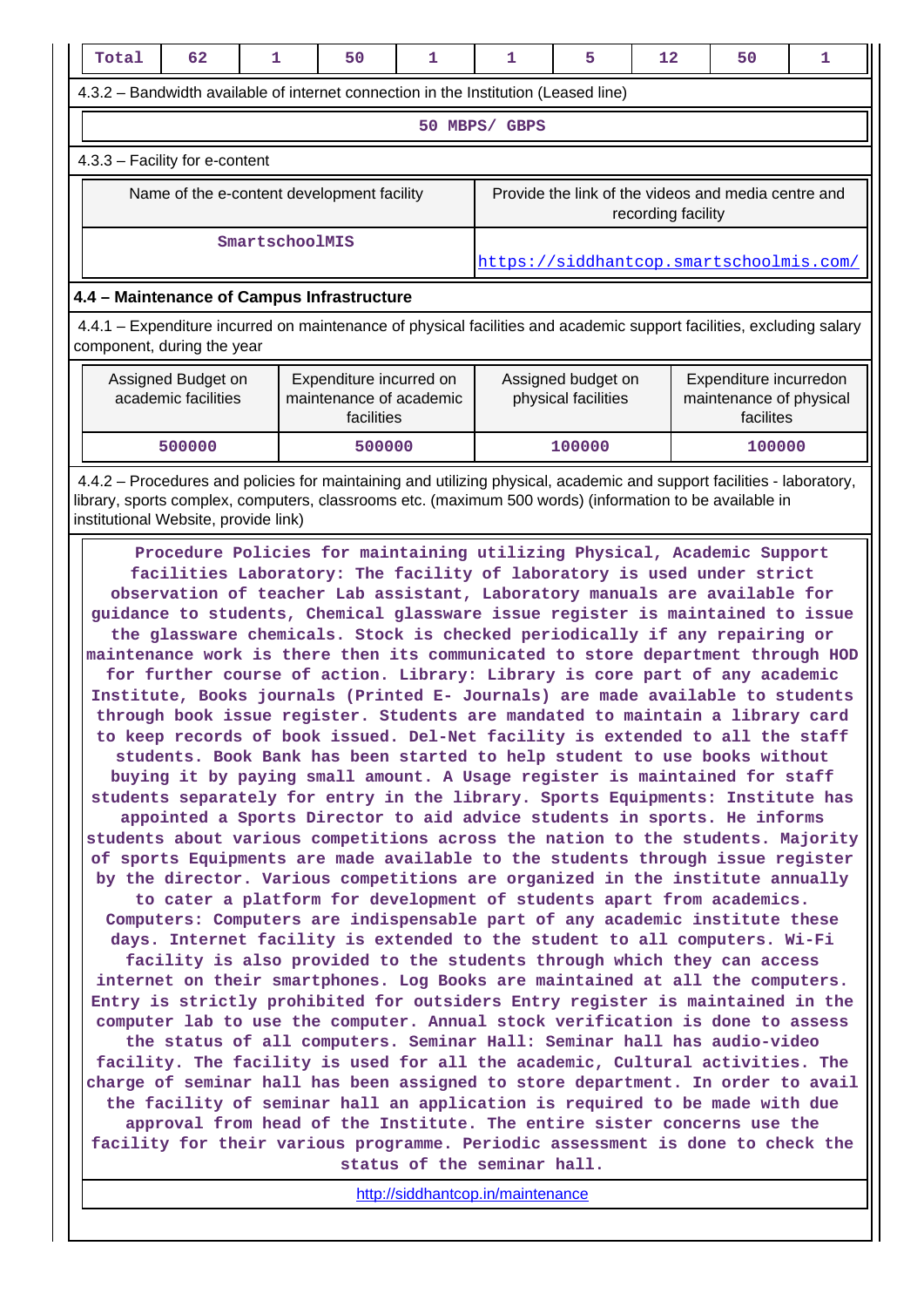# **CRITERION V – STUDENT SUPPORT AND PROGRESSION**

### **5.1 – Student Support**

#### 5.1.1 – Scholarships and Financial Support

|                                         | Name/Title of the scheme                                  | Number of students | Amount in Rupees |  |  |  |  |  |
|-----------------------------------------|-----------------------------------------------------------|--------------------|------------------|--|--|--|--|--|
| Financial Support<br>from institution   | Management policy<br>for economically<br>weaker students. | 4                  | 183063           |  |  |  |  |  |
| Financial Support<br>from Other Sources |                                                           |                    |                  |  |  |  |  |  |
| a) National                             | <b>OBC</b><br>Scholarship                                 | 11                 | 423864           |  |  |  |  |  |
| b) International                        | Nil                                                       | Nill               | 0                |  |  |  |  |  |
|                                         |                                                           | View File          |                  |  |  |  |  |  |

 5.1.2 – Number of capability enhancement and development schemes such as Soft skill development, Remedial coaching, Language lab, Bridge courses, Yoga, Meditation, Personal Counselling and Mentoring etc.,

| Name of the capability<br>enhancement scheme | Date of implemetation | Number of students<br>enrolled | Agencies involved                                                   |
|----------------------------------------------|-----------------------|--------------------------------|---------------------------------------------------------------------|
| Personal<br>Counselling                      | 03/02/2020            | 66                             | Rubicon Skill<br>Development Pvt.<br>Ltd. supported by<br>Barkley's |
| Remedial coaching                            | 14/09/2019            | 42                             | Siddhant College<br>of Pharmacy                                     |
| Competitive<br>examinations                  | 21/08/2019            | 82                             | Siddhant College<br>of Pharmacy                                     |
| Career<br>counselling                        | 17/08/2019            | 40                             | Elite Institute<br>of Pharma Skills                                 |
| Language lab                                 | 18/07/2019            | 40                             | Biyani<br>Technologies                                              |
| Yoga and<br>Meditation                       | 21/06/2019            | 40                             | Siddhant College<br>of Pharmacy                                     |
|                                              | -- -                  | --                             |                                                                     |

#### [View File](https://assessmentonline.naac.gov.in/public/Postacc/Development_Schemes/8555_Development_Schemes_1609668674.xlsx)

 5.1.3 – Students benefited by guidance for competitive examinations and career counselling offered by the institution during the year

| Year | Name of the<br>scheme                                    | Number of<br>benefited<br>students for<br>competitive<br>examination | Number of<br>benefited<br>students by<br>career<br>counseling<br>activities | Number of<br>students who<br>have passedin<br>the comp. exam | Number of<br>studentsp placed |  |  |  |  |  |
|------|----------------------------------------------------------|----------------------------------------------------------------------|-----------------------------------------------------------------------------|--------------------------------------------------------------|-------------------------------|--|--|--|--|--|
| 2019 | Competitive<br>examinations<br>and Career<br>Counselling | 82                                                                   | 40                                                                          | 6                                                            | 9                             |  |  |  |  |  |
|      | View File                                                |                                                                      |                                                                             |                                                              |                               |  |  |  |  |  |

5.1.4 – Institutional mechanism for transparency, timely redressal of student grievances, Prevention of sexual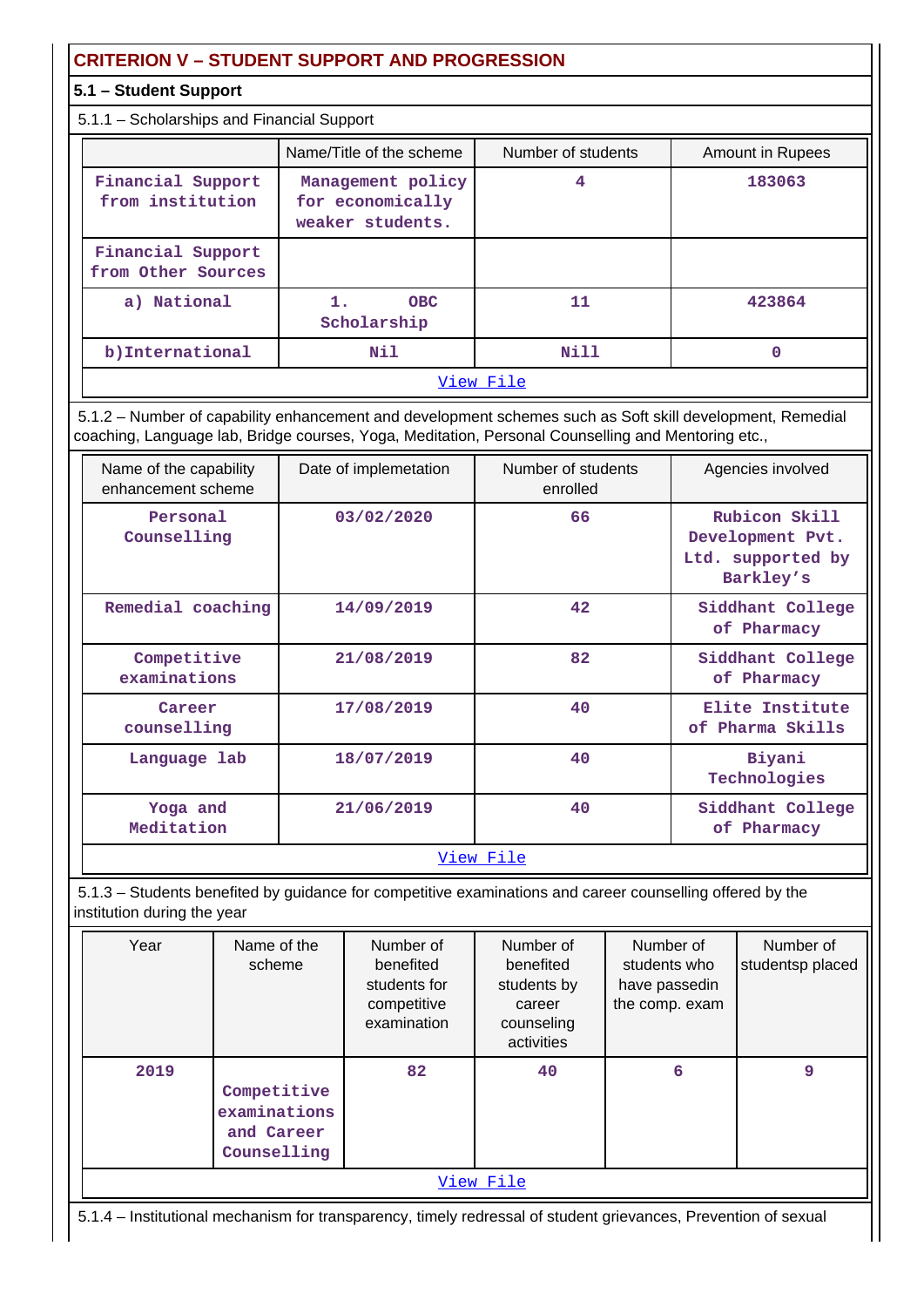| harassment and ragging cases during the year                                                                                                                                           |                                                             |                                                 |                                         |                                                                                       |                                                |  |  |
|----------------------------------------------------------------------------------------------------------------------------------------------------------------------------------------|-------------------------------------------------------------|-------------------------------------------------|-----------------------------------------|---------------------------------------------------------------------------------------|------------------------------------------------|--|--|
| Total grievances received                                                                                                                                                              |                                                             |                                                 | Number of grievances redressed          |                                                                                       | Avg. number of days for grievance<br>redressal |  |  |
|                                                                                                                                                                                        | <b>Nill</b>                                                 |                                                 | Nill<br>Nill                            |                                                                                       |                                                |  |  |
| 5.2 - Student Progression                                                                                                                                                              |                                                             |                                                 |                                         |                                                                                       |                                                |  |  |
| 5.2.1 - Details of campus placement during the year                                                                                                                                    |                                                             |                                                 |                                         |                                                                                       |                                                |  |  |
|                                                                                                                                                                                        | On campus                                                   |                                                 |                                         | Off campus                                                                            |                                                |  |  |
| Nameof<br>organizations<br>visited                                                                                                                                                     | Number of<br>students<br>participated                       | Number of<br>stduents placed                    | Nameof<br>organizations<br>visited      | Number of<br>students<br>participated                                                 | Number of<br>stduents placed                   |  |  |
| Elite<br>institute of<br>Pharma Skill                                                                                                                                                  | 20                                                          | 8                                               | <b>Bilcare</b><br>Pvt Ltd               | 1                                                                                     | 1                                              |  |  |
|                                                                                                                                                                                        |                                                             |                                                 | View File                               |                                                                                       |                                                |  |  |
| 5.2.2 - Student progression to higher education in percentage during the year                                                                                                          |                                                             |                                                 |                                         |                                                                                       |                                                |  |  |
| Year                                                                                                                                                                                   | Number of<br>students<br>enrolling into<br>higher education | Programme<br>graduated from                     | Depratment<br>graduated from            | Name of<br>institution joined                                                         | Name of<br>programme<br>admitted to            |  |  |
| 2020                                                                                                                                                                                   | 1                                                           | Siddhant<br>College of<br>Pharmacy,<br>Sudumbre | <b>B.</b><br>Pharmacy                   | Central<br>University<br>of<br>Rajasthan,<br>Ajmer                                    | Master of<br>Pharmacy                          |  |  |
| 2020                                                                                                                                                                                   | Siddhant<br>1<br>College of<br>Pharmacy,<br>Sudumbre        |                                                 | <b>B.</b><br>Pharmacy                   | National<br>institute of<br>Pharmaceutic<br>al education<br>and Research<br>Hyderabad | Master of<br>Pharmacy                          |  |  |
|                                                                                                                                                                                        |                                                             |                                                 | View File                               |                                                                                       |                                                |  |  |
| 5.2.3 - Students qualifying in state/ national/ international level examinations during the year<br>(eg:NET/SET/SLET/GATE/GMAT/CAT/GRE/TOFEL/Civil Services/State Government Services) |                                                             |                                                 |                                         |                                                                                       |                                                |  |  |
|                                                                                                                                                                                        | Items                                                       |                                                 | Number of students selected/ qualifying |                                                                                       |                                                |  |  |
|                                                                                                                                                                                        | <b>NET</b>                                                  |                                                 | Nill                                    |                                                                                       |                                                |  |  |
|                                                                                                                                                                                        | <b>SET</b>                                                  |                                                 | Nill                                    |                                                                                       |                                                |  |  |
|                                                                                                                                                                                        | SLET                                                        |                                                 | Nill                                    |                                                                                       |                                                |  |  |
|                                                                                                                                                                                        | <b>GATE</b>                                                 |                                                 | 6                                       |                                                                                       |                                                |  |  |
|                                                                                                                                                                                        | <b>GMAT</b>                                                 |                                                 |                                         | Nill                                                                                  |                                                |  |  |
|                                                                                                                                                                                        | <b>CAT</b>                                                  |                                                 |                                         | Nill                                                                                  |                                                |  |  |
|                                                                                                                                                                                        | <b>GRE</b>                                                  |                                                 |                                         | Nill                                                                                  |                                                |  |  |
|                                                                                                                                                                                        | <b>TOFEL</b>                                                |                                                 |                                         | Nill                                                                                  |                                                |  |  |
|                                                                                                                                                                                        | Civil Services                                              |                                                 |                                         | Nill                                                                                  |                                                |  |  |
|                                                                                                                                                                                        | Any Other                                                   |                                                 |                                         | 2                                                                                     |                                                |  |  |
|                                                                                                                                                                                        |                                                             |                                                 | View File                               |                                                                                       |                                                |  |  |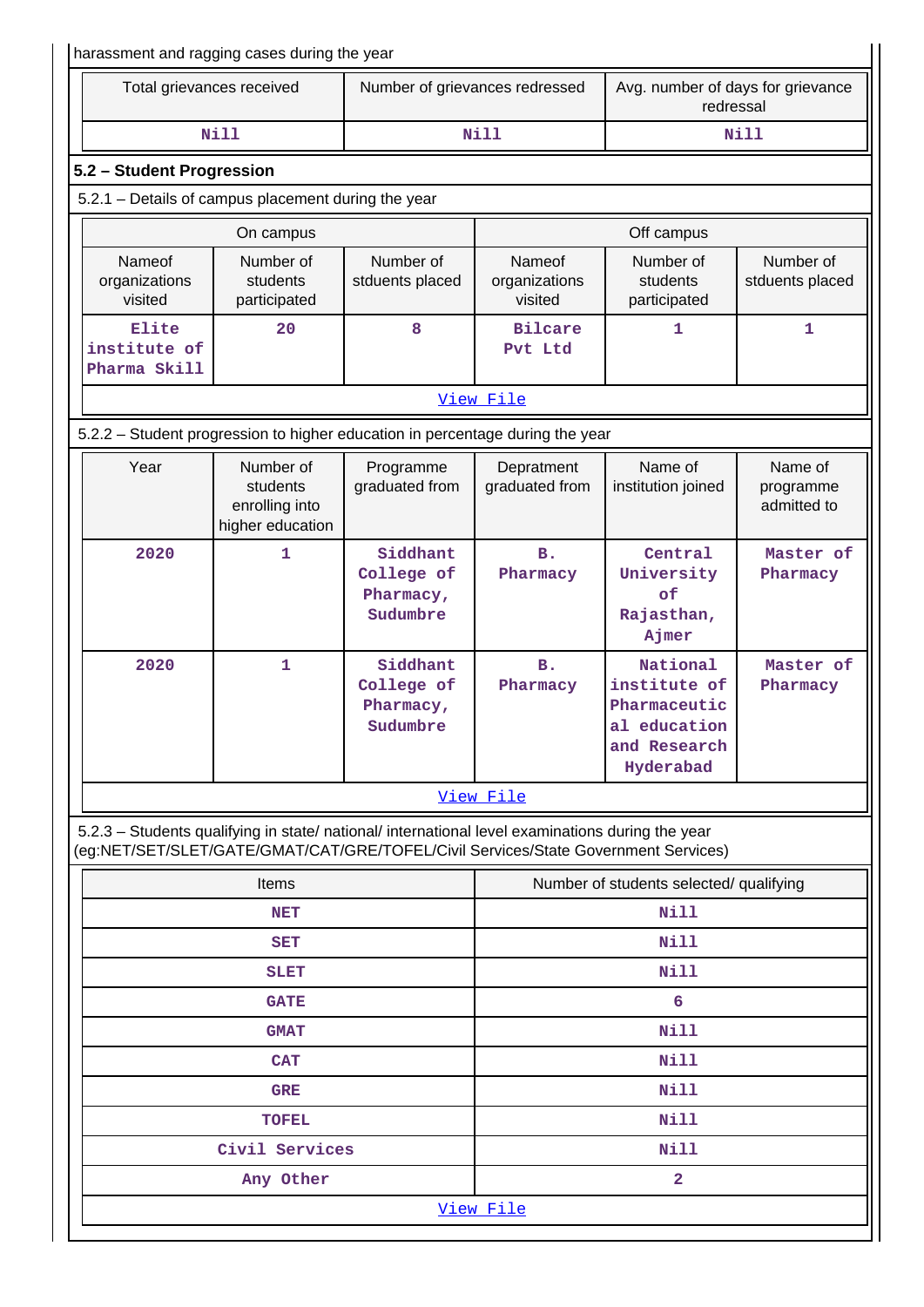5.2.4 – Sports and cultural activities / competitions organised at the institution level during the year Activity **Activity Level** Level **Number of Participants Indoor games 100 institute 100 institute 100 Cross country Cross country Cross country Cross institute 2 Football** 16<br>16  **Kabbadi Institute 10 Chess** 1 1nstitute 1 4  **Kho-Kho Institute 12** Athletics **Institute** 2 **Yoga Institute** 7 Table Tenis **1988** Institute 1  **Volley ball Institute 6** [View File](https://assessmentonline.naac.gov.in/public/Postacc/Activities_Organised/8555_Activities_Organised_1609670558.xlsx)

#### **5.3 – Student Participation and Activities**

 5.3.1 – Number of awards/medals for outstanding performance in sports/cultural activities at national/international level (award for a team event should be counted as one)

| Year | Name of the<br>award/medal | National/<br>Internaional | Number of<br>awards for<br>Sports | Number of<br>awards for<br>Cultural | Student ID<br>number | Name of the<br>student |  |
|------|----------------------------|---------------------------|-----------------------------------|-------------------------------------|----------------------|------------------------|--|
| 2019 | Nill                       | National                  | Nill                              | <b>Nill</b>                         | <b>Nill</b>          | Nill                   |  |
| 2019 | Nill                       | Internat<br>ional         | Nill                              | <b>Nill</b>                         | Nill                 | Nill                   |  |
|      | No file uploaded.          |                           |                                   |                                     |                      |                        |  |

 5.3.2 – Activity of Student Council & representation of students on academic & administrative bodies/committees of the institution (maximum 500 words)

 **Students are members of each committee and help faculty to conduct all the events in the college. For academics and cultural events we have formed a student committee where students are elected for the various post of General secretory, cultural secretory, President, Lady representative, Sports secretory so that they can work as per the committee formed. Students help teachers in awareness programs by organizing various events.**

#### **5.4 – Alumni Engagement**

5.4.1 – Whether the institution has registered Alumni Association?

 **Yes**

 **The Alumni Association of Siddhant College of Pharmacy is registered under the provisions of the Societies Registration Act 1860, and hence has signed on this Memorandum of Association at Pune on 29/12/2017. Registration no.: Maha/1870/2017/Pune. The management of the affairs of the Alumni Association of Siddhant College of Pharmacy is entered and vested in accordance with the rules and regulations of the foundation to the governing council of which nine members as President, Vice President, Secretary, Treasurer and other Members are present. Ms. Swati Kale worked as President. Main goal of the association is to bridge the gap between the college and alumni. They have been responsible for keeping complete track of alumni with their required details inform them about the current changes and achievements of the institute. During academic year some of the alumni are actively directed regular students about**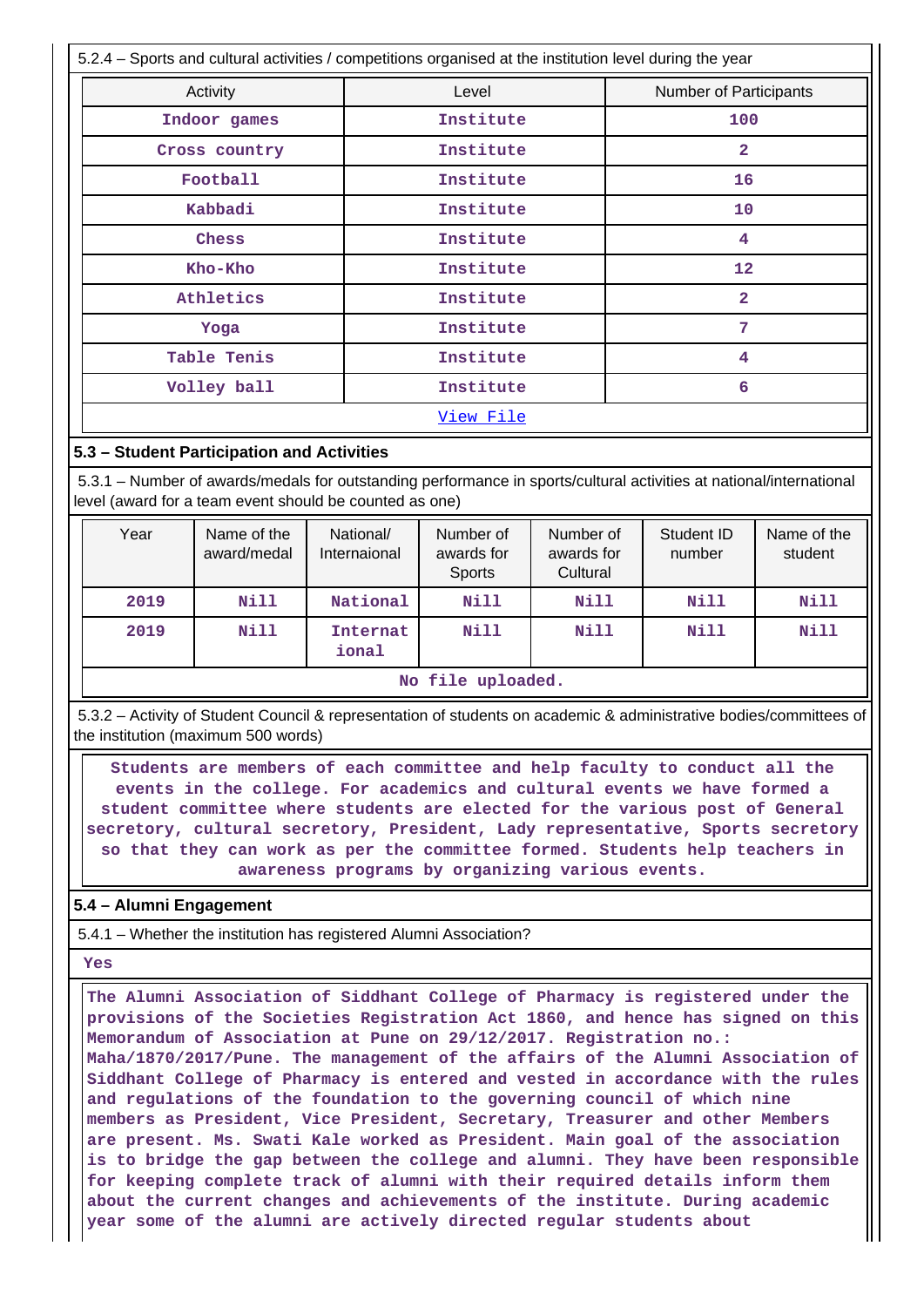**pharmacology practical. They also guided them regarding career opportunity, modelling development in chemistry. Socially they provide education needed things to orphan kids. Social media is actively used as medium of interaction. Facebook and what's App are the leading platform where students share their ideas, views, information and knowledge. These platforms also help students to know the vacancies in various organizations, so that they can apply for the concerned job. Training and placement department remain in touch with the alumni in order to help its ward to get placed. Around 13 batches of UG course and 7 batches of PG courses have passed out. These students have been working in different organizations in various departments. Many students have migrated to the foreign countries for further education and better infrastructure. Alumni association meetings take place yearly and future plans are discussed in the meetings. Along with the association meeting annual alumni meet is also organized at the institute level every year. Alumni are regularly invited to the annual function. Where they can meet junior students and enjoy the college days again.**

5.4.2 – No. of enrolled Alumni:

**166**

5.4.3 – Alumni contribution during the year (in Rupees) :

**1 32600** 

5.4.4 – Meetings/activities organized by Alumni Association :

**05** 

#### **CRITERION VI – GOVERNANCE, LEADERSHIP AND MANAGEMENT**

#### **6.1 – Institutional Vision and Leadership**

 6.1.1 – Mention two practices of decentralization and participative management during the last year (maximum 500 words)

 **The member of management, teaching and non-teaching staff are a part of the College Development Committee (CDC). The member of CDC discussed various points regarding curricular, co-curricular and extracurricular activities. In the meeting of CDC, members shared their thoughts and ideas for the development of the college. The management of college also showed a positive response and gives moral as well as monitory support towards innovative ideas. The principal had appointed in-charge and members for various committees for smooth functioning of all curricular and non-curricular activities of college. The college had organised various Programmes, prior to each Programmes, a meeting of stakeholders was held to decide the schedule and activities to be carried out for the same and responsibilities were allotted to the staff members. Every stakeholder were involved in organising the various programmes.**

6.1.2 – Does the institution have a Management Information System (MIS)?

*Yes* 

#### **6.2 – Strategy Development and Deployment**

6.2.1 – Quality improvement strategies adopted by the institution for each of the following (with in 100 words each):

| Strategy Type                        | Details                                                                                           |
|--------------------------------------|---------------------------------------------------------------------------------------------------|
| Admission of Students                | Seminars were organised for 12th<br>students and guided about admission<br>process in Rural area. |
| Industry Interaction / Collaboration | The college was made MOU with<br>Yashwantrao Chavan Memorial Hospital,                            |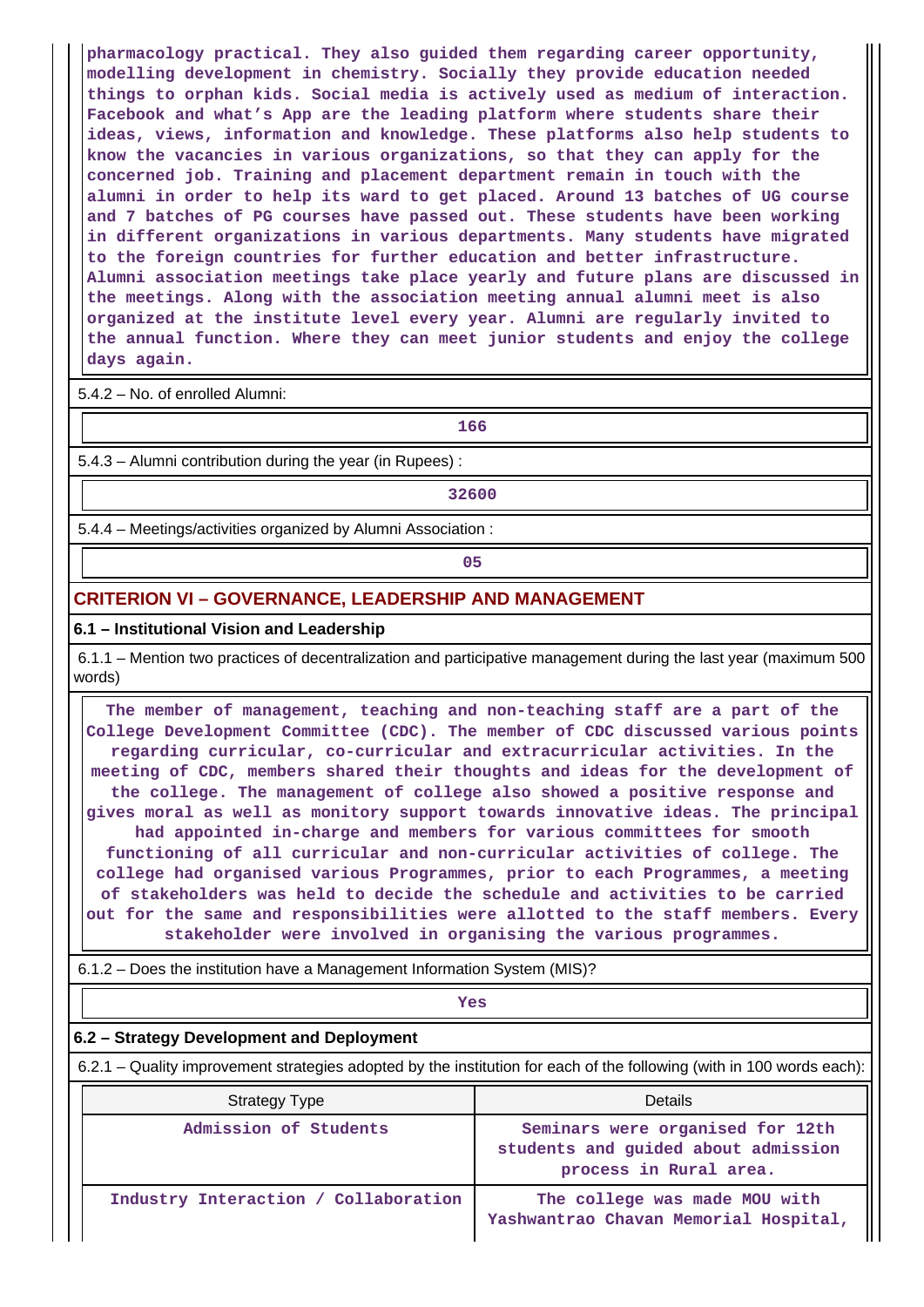|                                                               | Pimpri- Chinchwad                                                                                                                                                                                                                                                                                                                                   |
|---------------------------------------------------------------|-----------------------------------------------------------------------------------------------------------------------------------------------------------------------------------------------------------------------------------------------------------------------------------------------------------------------------------------------------|
| Human Resource Management                                     | The training programmes were<br>organised for teaching and non-teaching<br>staff                                                                                                                                                                                                                                                                    |
| Library, ICT and Physical<br>Infrastructure / Instrumentation | The teaching staff were used ICT for<br>teaching                                                                                                                                                                                                                                                                                                    |
| Research and Development                                      | Minor research projects were planned<br>and executed for UG and PG students for<br>students for enhancement of knowledge<br>in research area. Various<br>Pharmacovigilance, GPAT Guidance<br>workshop, clinical trials and medical<br>coding like activities were organized<br>for student's development. Teachers and<br>students filed the patent |
| Examination and Evaluation                                    | The slow learner was sorted out from<br>result analysis and extra online<br>lectures were conducted for them, by<br>online and offline mode by considering<br>COVID 19 Pandemics.                                                                                                                                                                   |
| Teaching and Learning                                         | In Covid 19 pandemic condition,<br>online lectures and practical's were<br>conducted for the students                                                                                                                                                                                                                                               |
| Curriculum Development                                        | Industrial visit was organised for<br>the students                                                                                                                                                                                                                                                                                                  |

6.2.2 – Implementation of e-governance in areas of operations:

| E-governace area              | <b>Details</b>                                                                |
|-------------------------------|-------------------------------------------------------------------------------|
| Planning and Development      | In academic, planning was done by<br>using ERP software                       |
| Administration                | Administration work was done by using<br><b>ERP Software</b>                  |
| Finance and Accounts          | using TALLY software for accounting                                           |
| Student Admission and Support | Online Central Admission Process is<br>conducted by DTE Govt . of Maharashtra |
| Examination                   | Examination are conducted by online<br>process of SPPU                        |

# **6.3 – Faculty Empowerment Strategies**

 6.3.1 – Teachers provided with financial support to attend conferences / workshops and towards membership fee of professional bodies during the year

| Year | Name of Teacher               | Name of conference/<br>workshop attended<br>for which financial<br>support provided | Name of the<br>professional body for<br>which membership<br>fee is provided | Amount of support |
|------|-------------------------------|-------------------------------------------------------------------------------------|-----------------------------------------------------------------------------|-------------------|
| 2020 | Mrs.<br>Bhaqyashree<br>Warude | Pharmacoecono<br>mics: Quality<br>of Life                                           | Siddhant<br>college of<br>Pharmacy                                          | 300               |
| 2020 | Mrs. Swati<br>Jogdand         | Clinical<br>Research<br>Ethical                                                     | Siddhant<br>college of<br>Pharmacy                                          | 300               |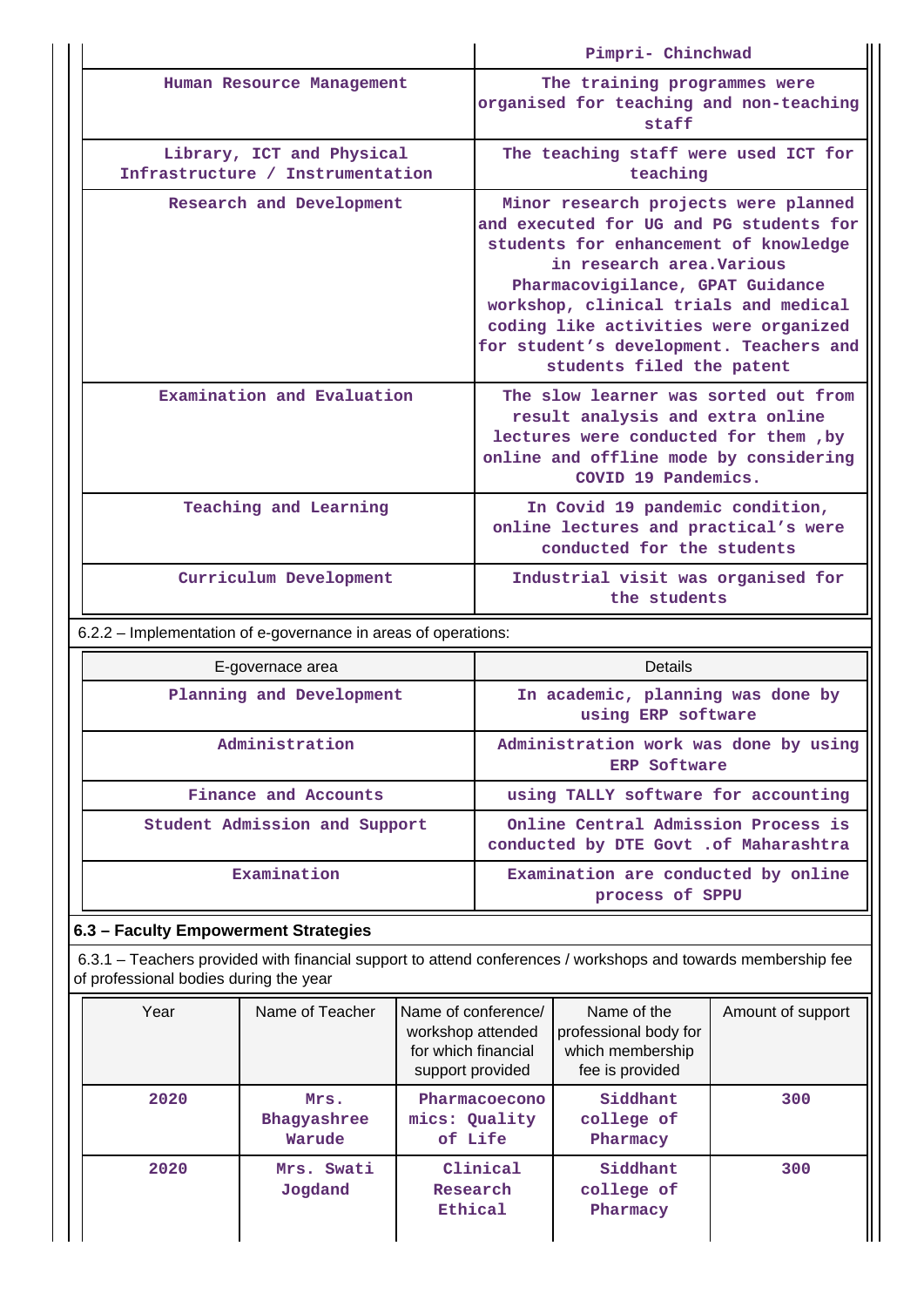|                                                                                                                                                                                                    |                     |                                                                                             |                                                                                                                                                          |  | Regulatory<br>Requirements An<br>Indian Global<br>Scenario                                                                                                      |  |                                    |                                                  |      |                                                      |
|----------------------------------------------------------------------------------------------------------------------------------------------------------------------------------------------------|---------------------|---------------------------------------------------------------------------------------------|----------------------------------------------------------------------------------------------------------------------------------------------------------|--|-----------------------------------------------------------------------------------------------------------------------------------------------------------------|--|------------------------------------|--------------------------------------------------|------|------------------------------------------------------|
| 2019                                                                                                                                                                                               | Mrs. Vanita<br>Gade |                                                                                             | 29th APSI<br>Scientist Meet<br>International<br>conference on<br>Drug Discovery<br>development in<br>Argobiotechnolo<br>gу<br>Pharmaceutical<br>sciences |  | Siddhant<br>college of<br>Pharmacy                                                                                                                              |  | 1200                               |                                                  |      |                                                      |
| 2019                                                                                                                                                                                               |                     |                                                                                             | Dr.Swati<br>Deshmukh                                                                                                                                     |  | 29th APSI<br><b>Scientist Meet</b><br>International<br>conference on<br>Drug Discovery<br>development in<br>Argobiotechnolo<br>gy<br>Pharmaceutical<br>sciences |  | Siddhant<br>college of<br>Pharmacy |                                                  | 1200 |                                                      |
|                                                                                                                                                                                                    |                     |                                                                                             |                                                                                                                                                          |  | View File                                                                                                                                                       |  |                                    |                                                  |      |                                                      |
| 6.3.2 - Number of professional development / administrative training programmes organized by the College for<br>teaching and non teaching staff during the year                                    |                     |                                                                                             |                                                                                                                                                          |  |                                                                                                                                                                 |  |                                    |                                                  |      |                                                      |
| Year                                                                                                                                                                                               |                     | Title of the<br>professional<br>development<br>programme<br>organised for<br>teaching staff | Title of the<br>administrative<br>training<br>programme<br>organised for<br>non-teaching<br>staff                                                        |  | From date                                                                                                                                                       |  | To Date                            | Number of<br>participants<br>(Teaching<br>staff) |      | Number of<br>participants<br>(non-teaching<br>staff) |
| 2019                                                                                                                                                                                               |                     | Meditation<br>and stress<br>Management                                                      | Tobacco<br>Deaddictio<br>n                                                                                                                               |  | 19/07/2019                                                                                                                                                      |  | 20/07/2019                         | 15                                               |      | 27                                                   |
| 2020                                                                                                                                                                                               |                     | Time<br>Management                                                                          | Time<br>Management                                                                                                                                       |  | 08/04/2020                                                                                                                                                      |  | 08/04/2020                         | 12                                               |      | 25                                                   |
| 2020                                                                                                                                                                                               |                     | Technical<br>skill<br>Management                                                            | Technical<br>skill<br>Management                                                                                                                         |  | 22/04/2020                                                                                                                                                      |  | 22/04/2020                         | 12                                               |      | 25                                                   |
| 2020                                                                                                                                                                                               |                     | <b>Business</b><br>Enhancemen<br>t                                                          | <b>Business</b><br>Enhancemen<br>t                                                                                                                       |  | 13/02/2020                                                                                                                                                      |  | 13/02/2020                         | 8                                                |      | 12                                                   |
|                                                                                                                                                                                                    |                     |                                                                                             |                                                                                                                                                          |  | View File                                                                                                                                                       |  |                                    |                                                  |      |                                                      |
| 6.3.3 - No. of teachers attending professional development programmes, viz., Orientation Programme, Refresher                                                                                      |                     |                                                                                             |                                                                                                                                                          |  |                                                                                                                                                                 |  |                                    |                                                  |      |                                                      |
| Course, Short Term Course, Faculty Development Programmes during the year<br>Title of the<br>Number of teachers<br>Duration<br>From Date<br>To date<br>professional<br>who attended<br>development |                     |                                                                                             |                                                                                                                                                          |  |                                                                                                                                                                 |  |                                    |                                                  |      |                                                      |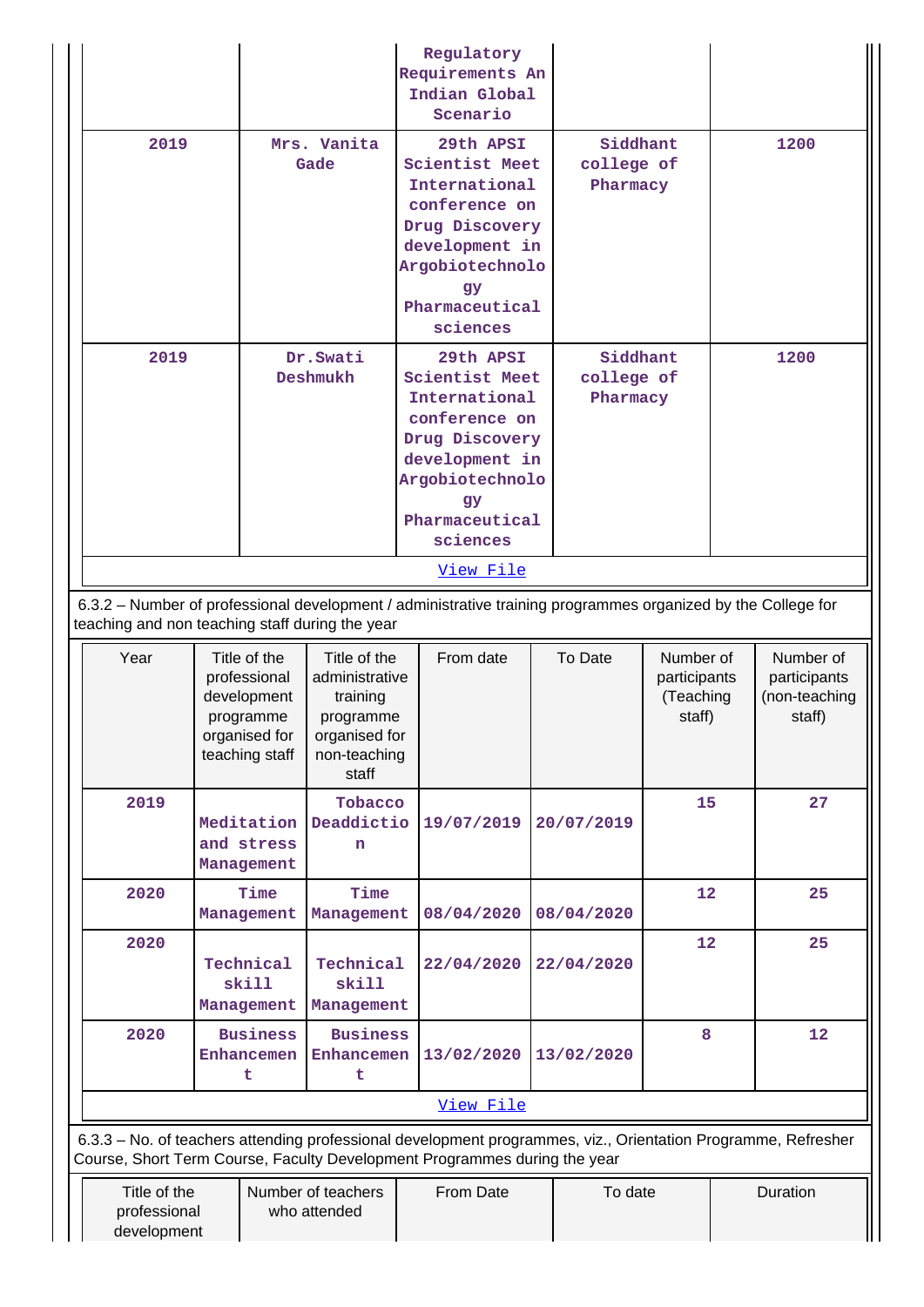| Innovative<br>teaching<br>learning<br>methodologies<br>in pharmacy<br>education                                                                      | 1            |                                                                                                                                                | 02/04/2020   |           | 14/04/2020   | 12                                                                                                                                                                                                                                                                                                                          |
|------------------------------------------------------------------------------------------------------------------------------------------------------|--------------|------------------------------------------------------------------------------------------------------------------------------------------------|--------------|-----------|--------------|-----------------------------------------------------------------------------------------------------------------------------------------------------------------------------------------------------------------------------------------------------------------------------------------------------------------------------|
| Current<br>trends in<br>medicinal and<br>aromatic plants<br>with special<br>emphasis on<br>Indian science                                            | 1            |                                                                                                                                                | 03/02/2020   |           | 08/02/2020   | 6                                                                                                                                                                                                                                                                                                                           |
| Medicinal<br>Chemistry in<br>Drug Discovery                                                                                                          | $\mathbf{1}$ |                                                                                                                                                | 25/08/2019   |           | 30/08/2019   | 6                                                                                                                                                                                                                                                                                                                           |
| Gen next<br>Pharmacology:<br>Today's<br>discovery<br>Tomorrows<br>medicine                                                                           | $\mathbf{1}$ | 11/11/2019                                                                                                                                     |              |           | 23/11/2019   | 13                                                                                                                                                                                                                                                                                                                          |
|                                                                                                                                                      |              |                                                                                                                                                | View File    |           |              |                                                                                                                                                                                                                                                                                                                             |
| 6.3.4 - Faculty and Staff recruitment (no. for permanent recruitment):                                                                               |              |                                                                                                                                                |              |           |              |                                                                                                                                                                                                                                                                                                                             |
|                                                                                                                                                      | Teaching     |                                                                                                                                                |              |           | Non-teaching |                                                                                                                                                                                                                                                                                                                             |
| Permanent                                                                                                                                            |              | <b>Full Time</b>                                                                                                                               |              | Permanent |              | <b>Full Time</b>                                                                                                                                                                                                                                                                                                            |
| 18                                                                                                                                                   |              | 18                                                                                                                                             |              | 30        |              | 30                                                                                                                                                                                                                                                                                                                          |
| $6.3.5$ – Welfare schemes for                                                                                                                        |              |                                                                                                                                                |              |           |              |                                                                                                                                                                                                                                                                                                                             |
| Teaching                                                                                                                                             |              |                                                                                                                                                | Non-teaching |           |              | <b>Students</b>                                                                                                                                                                                                                                                                                                             |
| Maternity leave,<br>Paternity leave,<br>Transport Facility from<br>various route, Hospital<br>Tie-ups, Ambulance tie<br>ups for emergency            |              | PF, Maternity leave,<br>Paternity leave,<br>Transport, Facility from<br>various route, Hospital<br>Tie-ups, Ambulance tie<br>ups for emergency |              |           |              |                                                                                                                                                                                                                                                                                                                             |
|                                                                                                                                                      |              |                                                                                                                                                |              |           |              | Facility from various<br>route, Hospital Tie-ups,<br>Ambulance tie ups for<br>emergency, Medical<br>Insurance, Concession in<br>fees                                                                                                                                                                                        |
| 6.4 - Financial Management and Resource Mobilization                                                                                                 |              |                                                                                                                                                |              |           |              |                                                                                                                                                                                                                                                                                                                             |
| 6.4.1 – Institution conducts internal and external financial audits regularly (with in 100 words each)                                               |              |                                                                                                                                                |              |           |              |                                                                                                                                                                                                                                                                                                                             |
|                                                                                                                                                      |              |                                                                                                                                                | audit.       |           |              | The institute conducts internal as well as external audit every financial year.<br>The Siddhant College of Pharmacy appointed internal auditor from other<br>institute of CAYM Education Trust. The last external audit of financial year<br>2019-20 was carried out as per schedule. No major objections were found in the |
| 6.4.2 - Funds / Grants received from management, non-government bodies, individuals, philanthropies during the<br>year(not covered in Criterion III) |              |                                                                                                                                                |              |           |              |                                                                                                                                                                                                                                                                                                                             |
| Name of the non government<br>funding agencies /individuals                                                                                          |              | Funds/ Grnats received in Rs.                                                                                                                  |              |           |              | Purpose                                                                                                                                                                                                                                                                                                                     |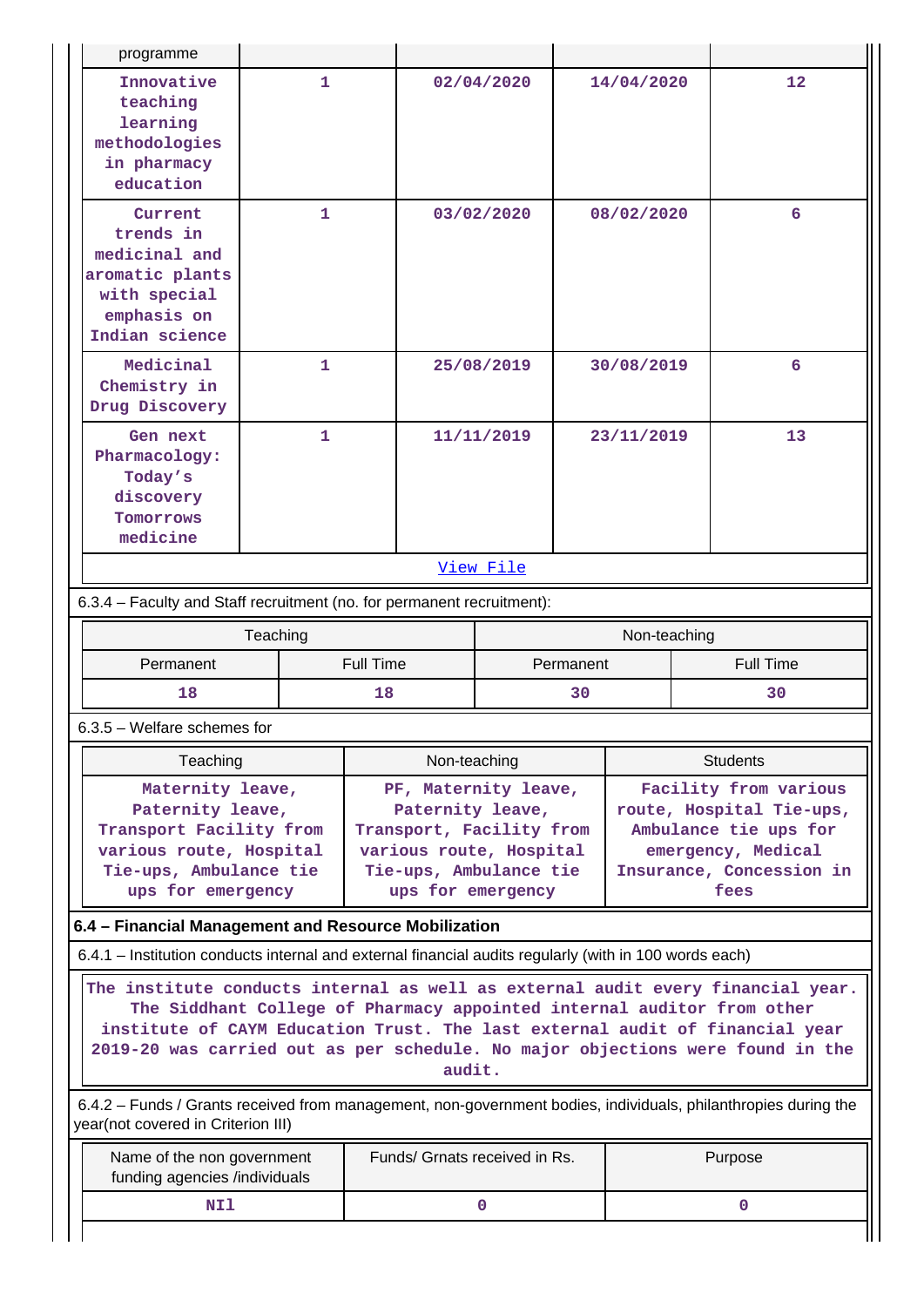|                                     |                                                                                                                                                              |                                   | View File            |  |                    |                           |
|-------------------------------------|--------------------------------------------------------------------------------------------------------------------------------------------------------------|-----------------------------------|----------------------|--|--------------------|---------------------------|
| 6.4.3 - Total corpus fund generated |                                                                                                                                                              |                                   |                      |  |                    |                           |
|                                     |                                                                                                                                                              | 0                                 |                      |  |                    |                           |
|                                     | 6.5 - Internal Quality Assurance System                                                                                                                      |                                   |                      |  |                    |                           |
|                                     | 6.5.1 – Whether Academic and Administrative Audit (AAA) has been done?                                                                                       |                                   |                      |  |                    |                           |
| <b>Audit Type</b>                   |                                                                                                                                                              | External                          |                      |  | Internal           |                           |
|                                     | Yes/No                                                                                                                                                       | Agency                            |                      |  | Yes/No             | Authority                 |
| Academic                            | Yes                                                                                                                                                          | and Hasabnis                      | M/S Golwalkar        |  | Yes                | <b>IQAC</b>               |
| Administrative                      | Yes                                                                                                                                                          | and Hasabnis                      | M/S Golwalkar        |  | Yes                | <b>IQAC</b>               |
|                                     | 6.5.2 - Activities and support from the Parent - Teacher Association (at least three)                                                                        |                                   |                      |  |                    |                           |
|                                     | Induction Program, Parent meet, Guidance session by parents.                                                                                                 |                                   |                      |  |                    |                           |
|                                     | 6.5.3 - Development programmes for support staff (at least three)                                                                                            |                                   |                      |  |                    |                           |
|                                     | Time Management, Basic Skill Development, Technical Skills Development.                                                                                      |                                   |                      |  |                    |                           |
|                                     |                                                                                                                                                              | workshop on business enhancement. |                      |  |                    |                           |
|                                     | 6.5.4 – Post Accreditation initiative(s) (mention at least three)                                                                                            |                                   |                      |  |                    |                           |
|                                     | Development programs for teaching and non-teaching staff, Implemented Industry-<br>Academia series for students, Felicitaed the students and staff for their | achievements,                     |                      |  |                    |                           |
|                                     | 6.5.5 - Internal Quality Assurance System Details                                                                                                            |                                   |                      |  |                    |                           |
|                                     | a) Submission of Data for AISHE portal                                                                                                                       |                                   | Yes                  |  |                    |                           |
|                                     | b) Participation in NIRF                                                                                                                                     |                                   | No                   |  |                    |                           |
|                                     | c)ISO certification                                                                                                                                          |                                   | <b>No</b>            |  |                    |                           |
|                                     | d)NBA or any other quality audit<br>6.5.6 - Number of Quality Initiatives undertaken during the year                                                         |                                   |                      |  | <b>No</b>          |                           |
| Year                                | Name of quality<br>initiative by IQAC                                                                                                                        | Date of<br>conducting IQAC        | <b>Duration From</b> |  | <b>Duration To</b> | Number of<br>participants |
| 2019                                | Regular<br>meeting<br>conducted by<br><b>IQAC</b>                                                                                                            | 05/06/2019                        | 05/06/2019           |  | 08/06/2020         | 15                        |
| 2020                                | academic<br>audit                                                                                                                                            | 17/06/2020                        | 17/06/2020           |  | 22/06/2020         | 10                        |
| 2020                                | Feedback<br>from<br>students                                                                                                                                 | 30/04/2020                        | 30/04/2020           |  | 30/04/2020         | 50                        |
| 2020                                | Implemented<br>Industry-<br>academia<br>series                                                                                                               | 09/05/2020                        | 09/05/2020           |  | 14/05/2020         | 70                        |
| 2020                                | Workshops<br>for teaching                                                                                                                                    | 27/02/2020                        | 27/02/2020           |  | 27/02/2020         | 40                        |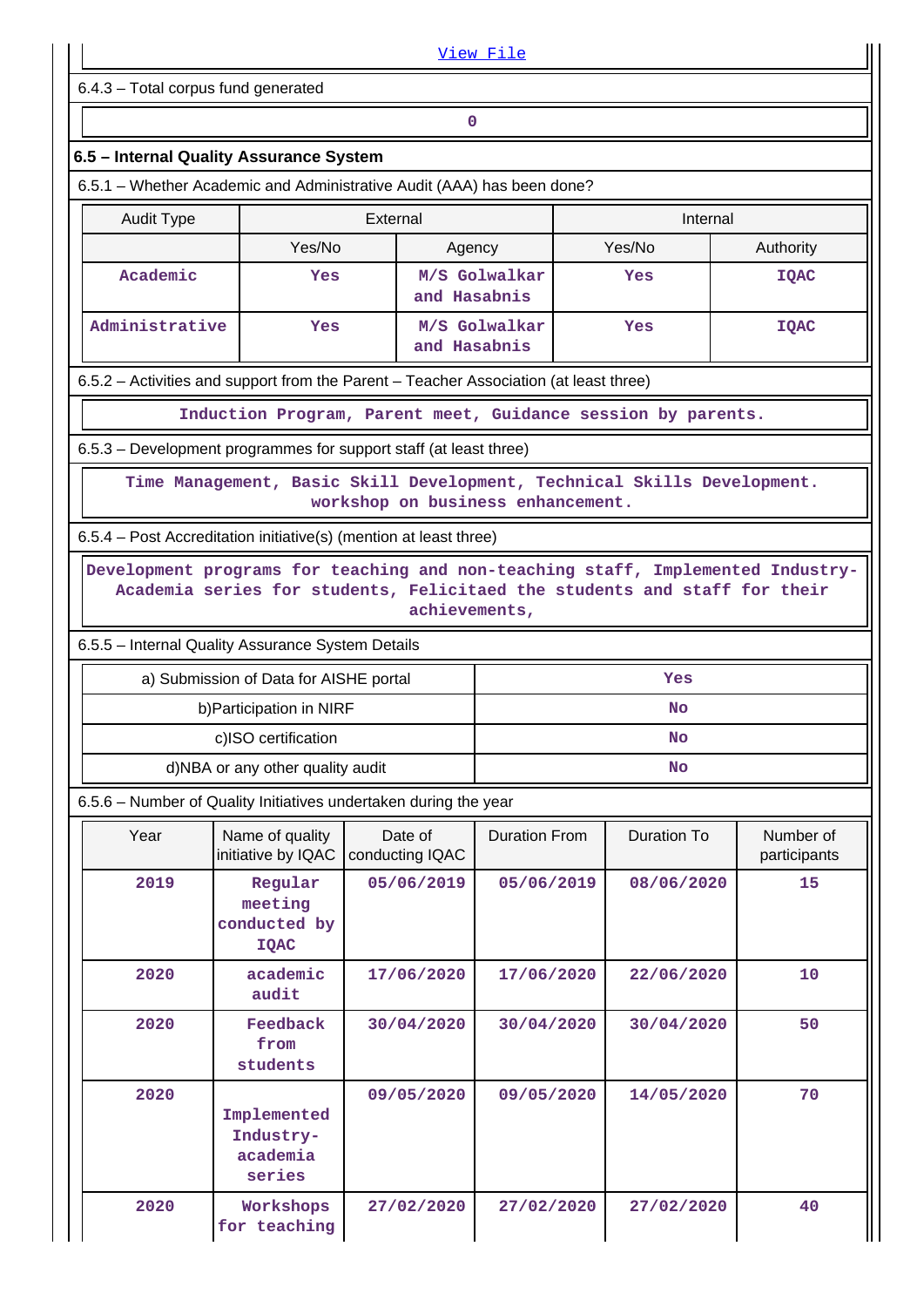| and non                                                        |  |  |  |  |  |
|----------------------------------------------------------------|--|--|--|--|--|
| teaching                                                       |  |  |  |  |  |
| staff on                                                       |  |  |  |  |  |
| topicTime                                                      |  |  |  |  |  |
| management                                                     |  |  |  |  |  |
| and                                                            |  |  |  |  |  |
| Technical                                                      |  |  |  |  |  |
| skill                                                          |  |  |  |  |  |
| management                                                     |  |  |  |  |  |
| View File                                                      |  |  |  |  |  |
| <b>CRITERION VII - INSTITUTIONAL VALUES AND BEST PRACTICES</b> |  |  |  |  |  |

#### **7.1 – Institutional Values and Social Responsibilities**

 7.1.1 – Gender Equity (Number of gender equity promotion programmes organized by the institution during the year)

| Title of the<br>programme                                                                    | Period from | Period To  | <b>Number of Participants</b> |      |  |
|----------------------------------------------------------------------------------------------|-------------|------------|-------------------------------|------|--|
|                                                                                              |             |            | Female                        | Male |  |
| Skits on save<br>girl child<br>during NSS camp                                               | 27/01/2020  | 27/01/2020 | 29                            | 15   |  |
| Womens Day<br>celebration                                                                    | 09/03/2020  | 09/03/2020 | 88                            | Nill |  |
| Seminar on<br>Women<br>Empowerment                                                           | 12/03/2020  | 12/03/2020 | 71                            | 55   |  |
| Seminar on<br>Women safety                                                                   | 13/03/2020  | 13/03/2020 | 92                            | 47   |  |
| 7.1.2 – Environmental Consciousness and Sustainability/Alternate Energy initiatives such as: |             |            |                               |      |  |

Percentage of power requirement of the University met by the renewable energy sources

**Percentage of Power Requirement of the University met by the renewable energy source 10 of the total usages are met through the Solar Energy.**

7.1.3 – Differently abled (Divyangjan) friendliness

| Item facilities               | Yes/No | Number of beneficiaries |
|-------------------------------|--------|-------------------------|
| Physical facilities           | Yes    |                         |
| Ramp/Rails                    | Yes    |                         |
| Rest Rooms                    | Yes    |                         |
| Any other similar<br>facility | Yes    |                         |

7.1.4 – Inclusion and Situatedness

| Year | Number of<br>initiatives to<br>address<br>locational<br>advantages<br>and disadva<br>ntages | Number of<br>initiatives<br>taken to<br>engage with<br>and<br>contribute to<br>local<br>community | Date | Duration | Name of<br>initiative | <b>Issues</b><br>addressed | Number of<br>participating<br>students<br>and staff |
|------|---------------------------------------------------------------------------------------------|---------------------------------------------------------------------------------------------------|------|----------|-----------------------|----------------------------|-----------------------------------------------------|
|      |                                                                                             |                                                                                                   |      |          |                       |                            |                                                     |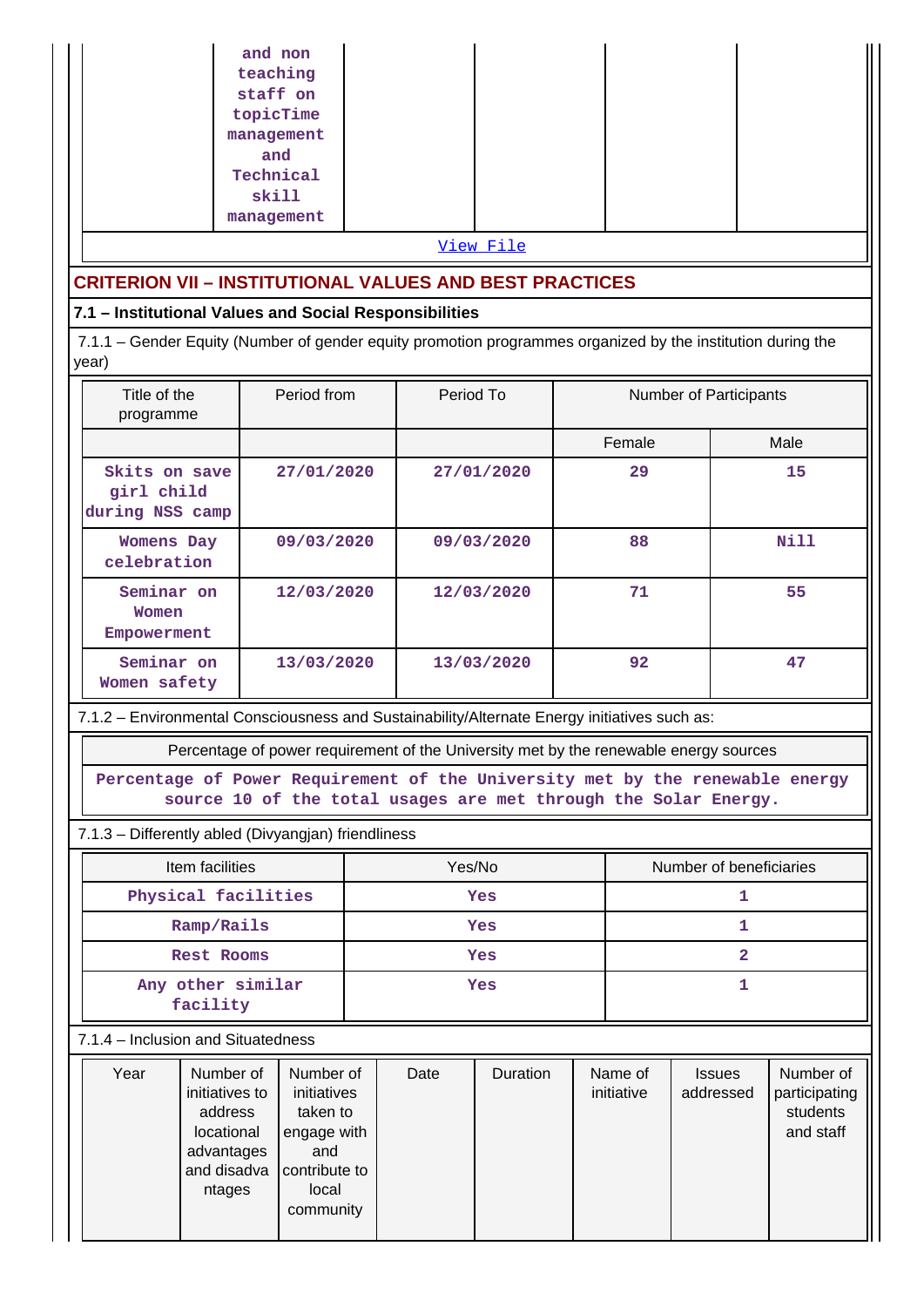| 2020                                                                      | $\mathbf{1}$                                                                                      | $\mathbf{1}$                      |                                    | $\mathbf{1}$<br>23/09/2<br>019<br>rally $-$<br>Efficacy<br>of |                                  | <b>NPW</b><br>medicine | Each<br>and every<br>person<br>deserves<br>safe and<br>effective<br>medicines                                                              | 65                                                                                                              |     |  |  |
|---------------------------------------------------------------------------|---------------------------------------------------------------------------------------------------|-----------------------------------|------------------------------------|---------------------------------------------------------------|----------------------------------|------------------------|--------------------------------------------------------------------------------------------------------------------------------------------|-----------------------------------------------------------------------------------------------------------------|-----|--|--|
| 2020                                                                      | 1                                                                                                 | $\mathbf{1}$<br>$\mathbf{1}$<br>1 |                                    | 17/01/2<br>020                                                | $\mathbf{1}$                     |                        | <b>Blood</b><br>donation<br>Health<br>checkup                                                                                              | <b>Never</b><br>lose the<br>opportuni<br>ty for<br>blood<br>donation,<br>as you<br>may be<br>the next<br>needy. | 55  |  |  |
| 2020                                                                      |                                                                                                   |                                   |                                    | 20/01/2<br>020                                                | $\mathbf{1}$                     |                        | Tree pl<br>antation                                                                                                                        | Plant a<br>tree,<br>and get<br>oxygen<br>free                                                                   | 50  |  |  |
| 2020                                                                      | 1                                                                                                 | $\mathbf{1}$                      |                                    | 21/01/2<br>020                                                | $\mathbf{1}$                     |                        | <b>NSS</b><br>rally                                                                                                                        | Swach<br><b>Bharat</b><br>And Road<br>Safety<br><b>Awareness</b>                                                | 50  |  |  |
| 2020                                                                      | 1                                                                                                 | $\mathbf{1}$                      |                                    | 26/01/2<br>020                                                | $\mathbf{1}$                     |                        | Waste m<br>anagement                                                                                                                       | Waste<br>isnt<br>waste<br>untill we<br>do waste<br>managemen<br>t                                               | 50  |  |  |
|                                                                           |                                                                                                   |                                   |                                    |                                                               | View File                        |                        |                                                                                                                                            |                                                                                                                 |     |  |  |
|                                                                           | 7.1.5 - Human Values and Professional Ethics Code of conduct (handbooks) for various stakeholders |                                   |                                    |                                                               |                                  |                        |                                                                                                                                            |                                                                                                                 |     |  |  |
| <b>Title</b><br>College Prospectus                                        |                                                                                                   |                                   |                                    | Date of publication<br>06/04/2019                             |                                  |                        | Follow up(max 100 words)<br>College provided the<br>prospectus to all the<br>stake holders were rules<br>and regulations were<br>mentioned |                                                                                                                 |     |  |  |
| College E-magazine                                                        |                                                                                                   |                                   |                                    | 15/05/2020                                                    |                                  |                        | College provide E-<br>magazine to all stake<br>holders                                                                                     |                                                                                                                 |     |  |  |
| 7.1.6 - Activities conducted for promotion of universal Values and Ethics |                                                                                                   |                                   |                                    |                                                               |                                  |                        |                                                                                                                                            |                                                                                                                 |     |  |  |
| Activity<br>Celebration of<br>Youth day                                   |                                                                                                   |                                   | <b>Duration From</b><br>12/08/2019 |                                                               | <b>Duration To</b><br>12/08/2019 |                        |                                                                                                                                            | Number of participants<br>240                                                                                   |     |  |  |
| Celebration of<br>National Unity day                                      |                                                                                                   |                                   |                                    | 31/10/2019<br>31/10/2019                                      |                                  |                        |                                                                                                                                            |                                                                                                                 | 240 |  |  |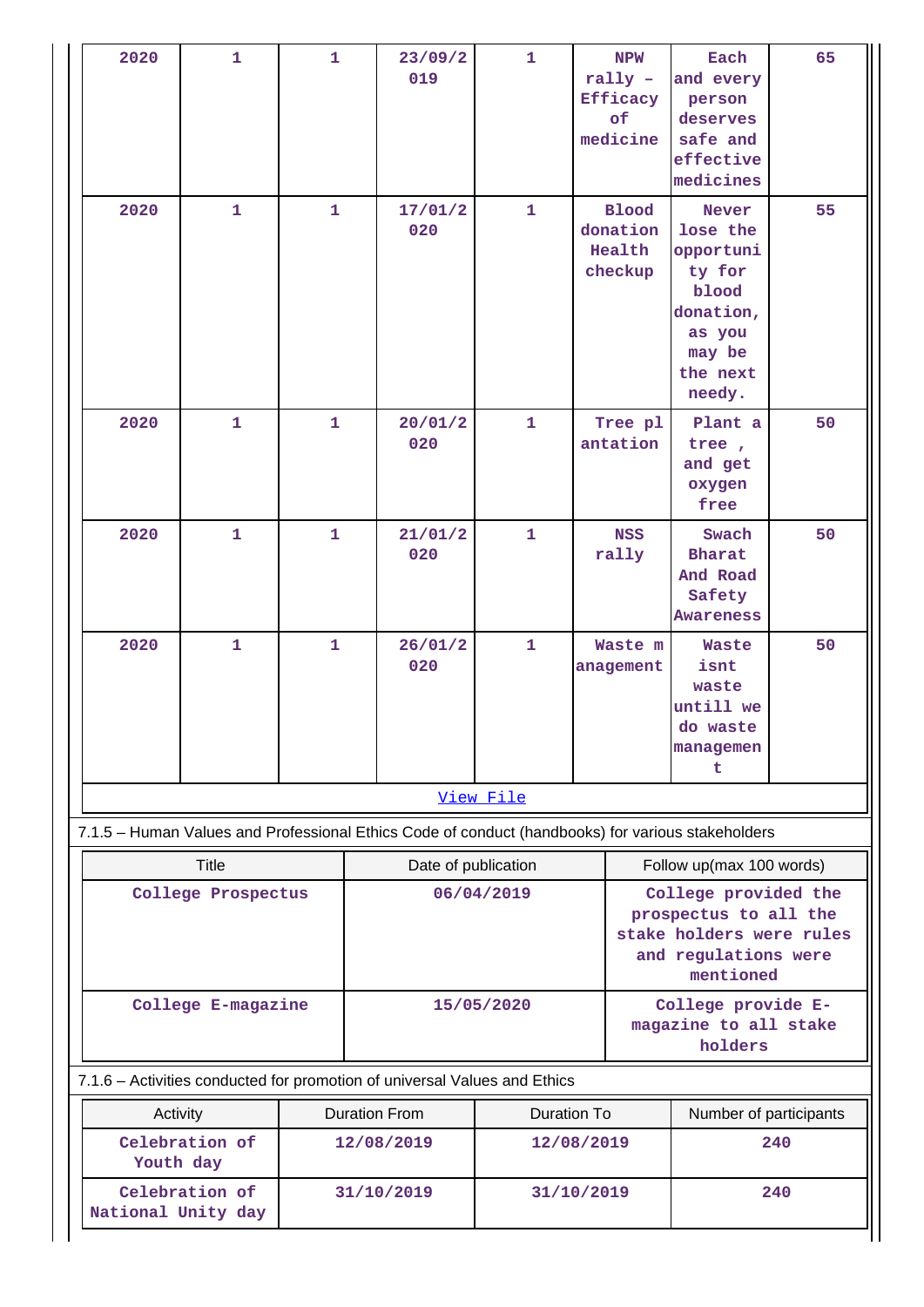[View File](https://assessmentonline.naac.gov.in/public/Postacc/promotion_activities/8555_promotion_activities_1609149573.xlsx)

7.1.7 – Initiatives taken by the institution to make the campus eco-friendly (at least five)

 **E-waste management, Tree plantation drives, Cleaning drives, installation of the solar system, Installation of LED lights, Awareness drives to make the campus eco friendly**

#### **7.2 – Best Practices**

7.2.1 – Describe at least two institutional best practices

 **Following are the two best practices implemented in our institution 1. Staff Academic Activity Objective: This practice was implemented in order to trained teaching and non-teaching staff, to improve their knowledge, to make understand the situation of the society, to boost the efficiency and effectiveness of individuals. Staff Academic Activity was implemented in our institution as per the academic schedule for all Teaching and non Teaching Staff. This activity is done every end of the week i.e on Friday. Teaching Staff delivers their presentation of their interest subject on the scheduled date. The topics covered were as follows: Mrs. Kanchan Bhalerao- Personality Development, Mrs. Rani Divekar- Eye Speak, Mrs. Payal Pansare- Material Safety Data Sheet(MSDS), Mrs. Dipali Gaikwad- Homeopathy, Mrs. Jyoti Kadam- Business Strategy, Mr. Tushar Salunkhe- The Wine, Miss Swati Kale- Software used for Drug Design, Mrs. Swati Jogdand- How to control Anger, Mrs. BhagashriWarude- Emotional Intelligenee, Mrs. Swapnali Girme- Balance Diet, Mrs. VanitaGade- Sress Management, Mr. Sagar Kore- Bull and Bear Returns, Dr. R.K.Dumbre- How to maintain health in COVID -19 situation, Dr. Swati Deshmukh- Immunity booster in infection Disease, Dr. Narendra Gowekar- Development through the positive talk. After each presentation, we have taken the feedback of all the teaching and nonteaching staff. The feedback included the following points to evaluate the presentation Informative Content, Communication skills, Creative, topic of value interest, defense, timeliness 2. Teacher Students guardian system (student card) Objective : This system was implemented To extend the emotional and academic support to ensure that the students are regularly attending the college and for leave should concern to mentor, To motivate the students participation in extra curriculum activities, To have one to one interaction with students. It is an effective way through which students can discuss several issues, monitor the academic performance of students, know the academic progress of students, guide the students for their future growth , To improve poor performance of students by counseling. The student card contains the following points: 1. Student Detail information 2, Parent Details 3.Details of fees deposited 4. Attendance record of student 5. Student progress report 6. Parent meeting record 7. Student participation in other activities 8. The student leaves details 9. Student Teacher guardian interaction record In this, each teacher monitor 20 students throughout the B.Pharm studies. This helps to build up a familiar atmosphere between teacher and student. So that the students problems can be solved easily . ,,**

 Upload details of two best practices successfully implemented by the institution as per NAAC format in your institution website, provide the link

<http://siddhantcop.in/staff-academic-activity/>

#### **7.3 – Institutional Distinctiveness**

 7.3.1 – Provide the details of the performance of the institution in one area distinctive to its vision, priority and thrust in not more than 500 words

 **7.3.1 – Provide the details of the performance of the institution in one area distinctive to its vision, priority and thrust in not more than 500 words To promote the development of Vision of Siddhant College of Pharmacy will lead the**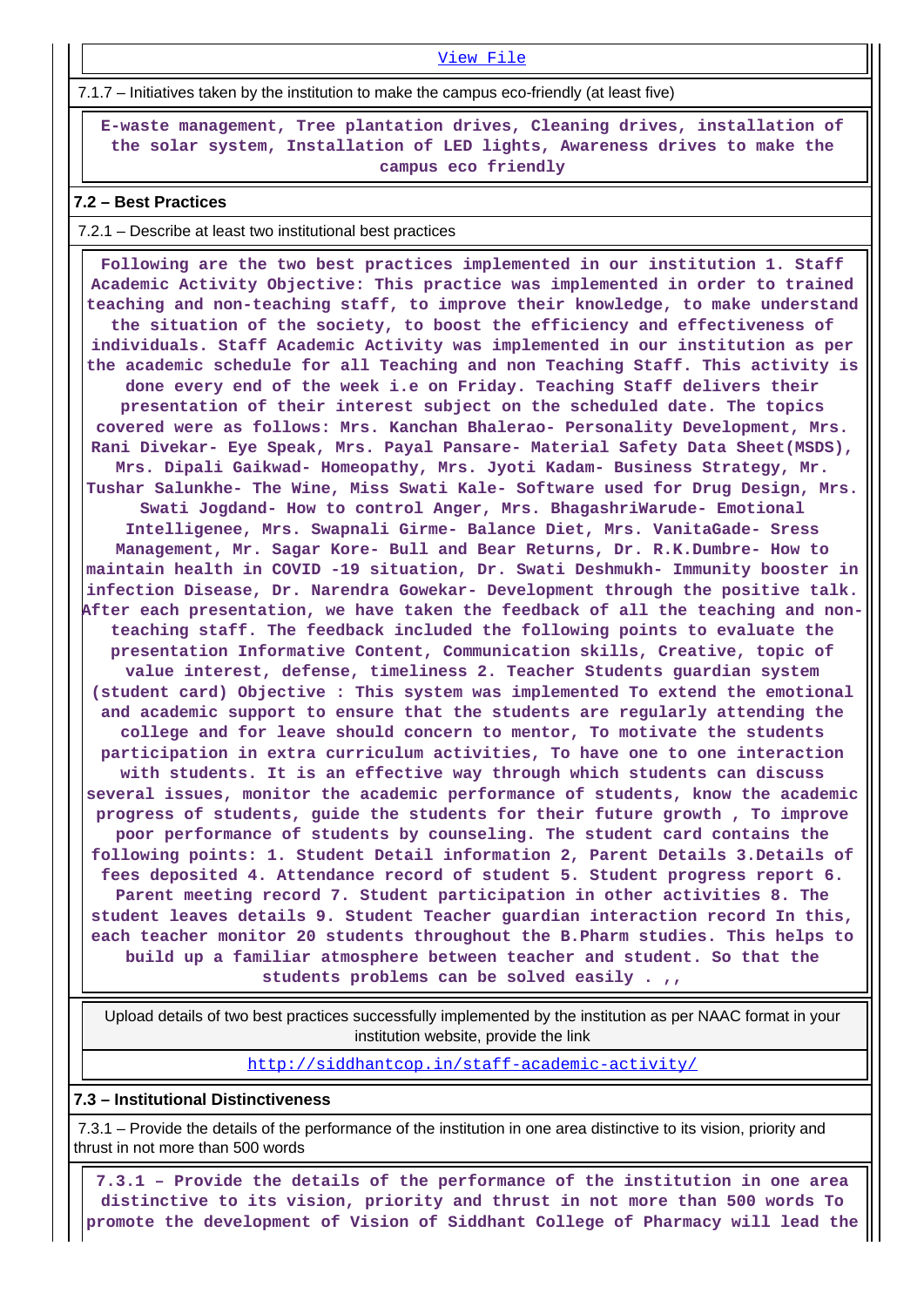**way toward effective global health care by developing innovative teaching practices, advancing research and practice, and merging true entrepreneurial spirit with care and compassion. Our mission fosters a learning-centered, research-oriented educational environment that encourages individuals to make positive lifelong contributions to global health. We prepare professional degree students to provide compassionate pharmacist and inspire our students through innovative problem-based learning, rich experiential curricula, and inter- professional collaboration. We foster a community of scholars who will further the body of knowledge in pharmaceutical, biomedical, and clinical sciences. We strive to improve quality of life locally, nationally, and globally. Education amidst COVID-19: Due to Covid 19 pandemic we have shifted our base to virtual platforms by conducting classes online, sharing various study materials through online platforms and for evaluating students online test were taken and Mock test were conducted for their changed semester exam pattern. Covid -19 awareness program was organized virtually for creating awareness about current health issue and precautions need to be taken to avoid getting infected and may contribute to fight against this pandemic. Courses We allow our efficient students to avail various scholarship schemes and**

**especially for girls we assist lifetime membership with various foundations Entrepreneurship cell: SCOP strives to bridge the gap between the Institute and the Industry by providing an all-round development of the personality of the students with knowledge, skills and competence essential to succeed in their career. Competency development activities: We provides personal and careeroriented support to students by conducting several career oriented workshops, soft skill training and campus recruitment training. The training department encourages every student to acquire practical skills in their chosen discipline along with interpersonal skills , so that student get exposure about practical working environment in pharmaceutical industry. Our college has organized a GPAT guidance workshop, pharmacovigilance: career opportunities after B.Pharm and seminar on clinical trial and medical coding: career opportunities after B.Pharmacy training and placement committee of Siddhant college of pharmacy had organized industry academia series for staff, B.Pharm and M.Pharm students Extra curricular activities : Scientific knowledge we have Scientific Committee**

**which organizes various scientific events such as E-poster competition , celebration of scientific Days such as Patent Day, Science Day , Pharmacist Day encourage our students for active participation in various Academic Research competition such as Avishkar and allowing students to attend various State and National level Conferences We provide hands on experience to young students in delivering community service by enrolling students in National Service Scheme. To ensure that women and girls are socially, economically and politically empowered, which includes freeing them from violence we organize various women**

**safety programs**

Provide the weblink of the institution

<http://siddhantcop.in/institutional-distinctiveness/>

#### **8.Future Plans of Actions for Next Academic Year**

 **As a resolution of IQAC, the following future plans have been decided. In view of enhancing Industry Institute Interaction for the overall technical growth of the students more MOUs to be signed. This activity will help to enhance, Students employability skills through industrial expert lectures, Seminars, Workshops, Certificate,s and value-added courses. The student will get more acquainted with hands-on practices through real-life sponsored projects, industrial visits and internships. To start center of excellence in the institute to develop research culture and consultancy through an increase in teachers technical confidence. To improve placement of students at higher grade packages. To motivate students to participate in Co-Curricular activities like National and International participation in sports and cultural competitions. .To go for patents, more**